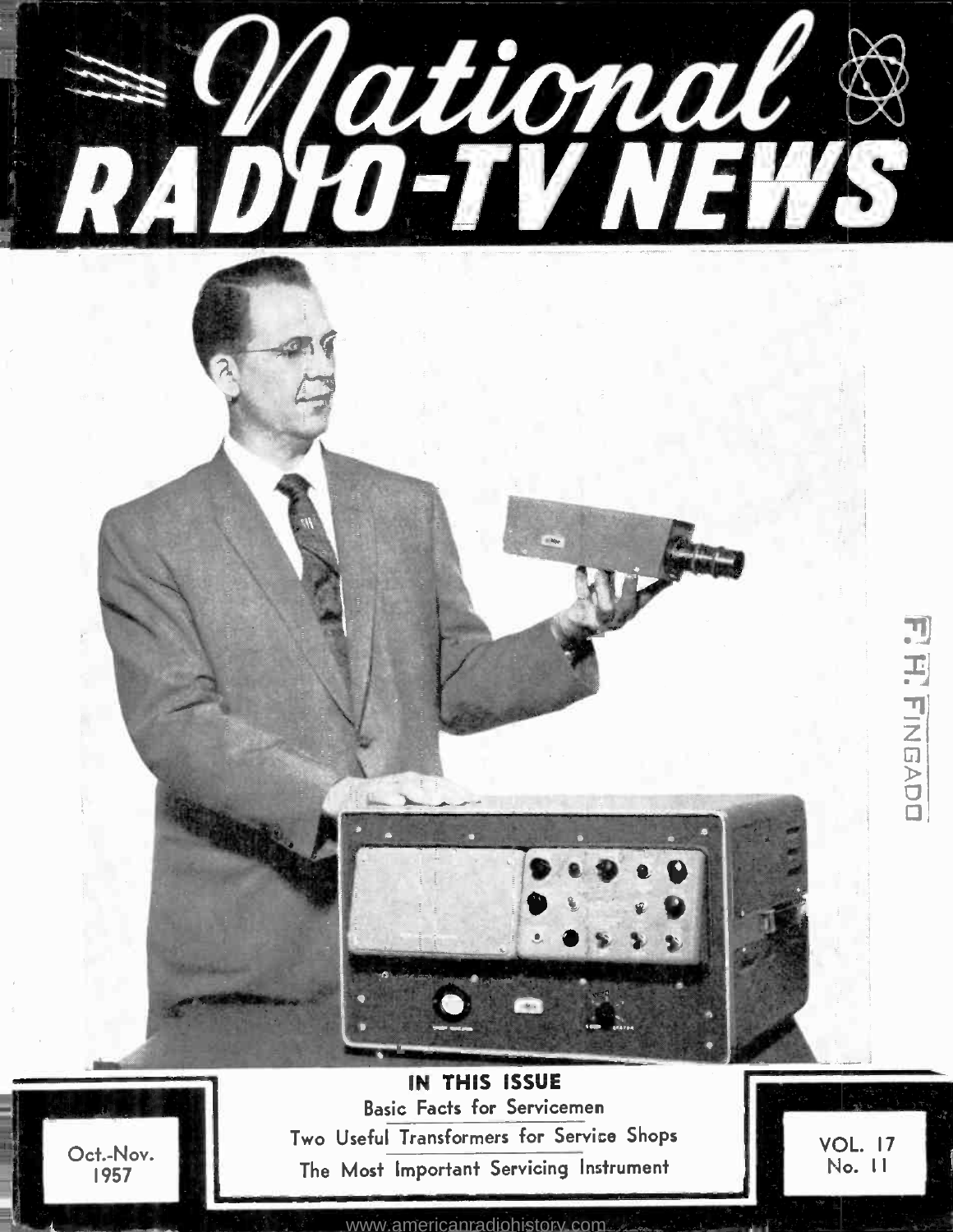

# The Old Versus The New

Students of human behavior tell us that to blindly reject the new and to hang on to the old is a natural impulse.

It is also dangerous. Rejecting the new simply because it is new -holding to the old only because it is old-strangles all hope of progress. If such a rule had been followed up to now the world would still be in the Stone Age.

In the dynamic Radio -TV industry new and different ways of doing things come thick and fast. To shut your mind to these changesto refuse to examine the new for any value it may have--would amount to burying yourself in a personal Stone Age rut.

The only valid test of an idea is not whether it's new but whether it's good. If it is, accept and profit by it.

> J. E. SMITH, Founder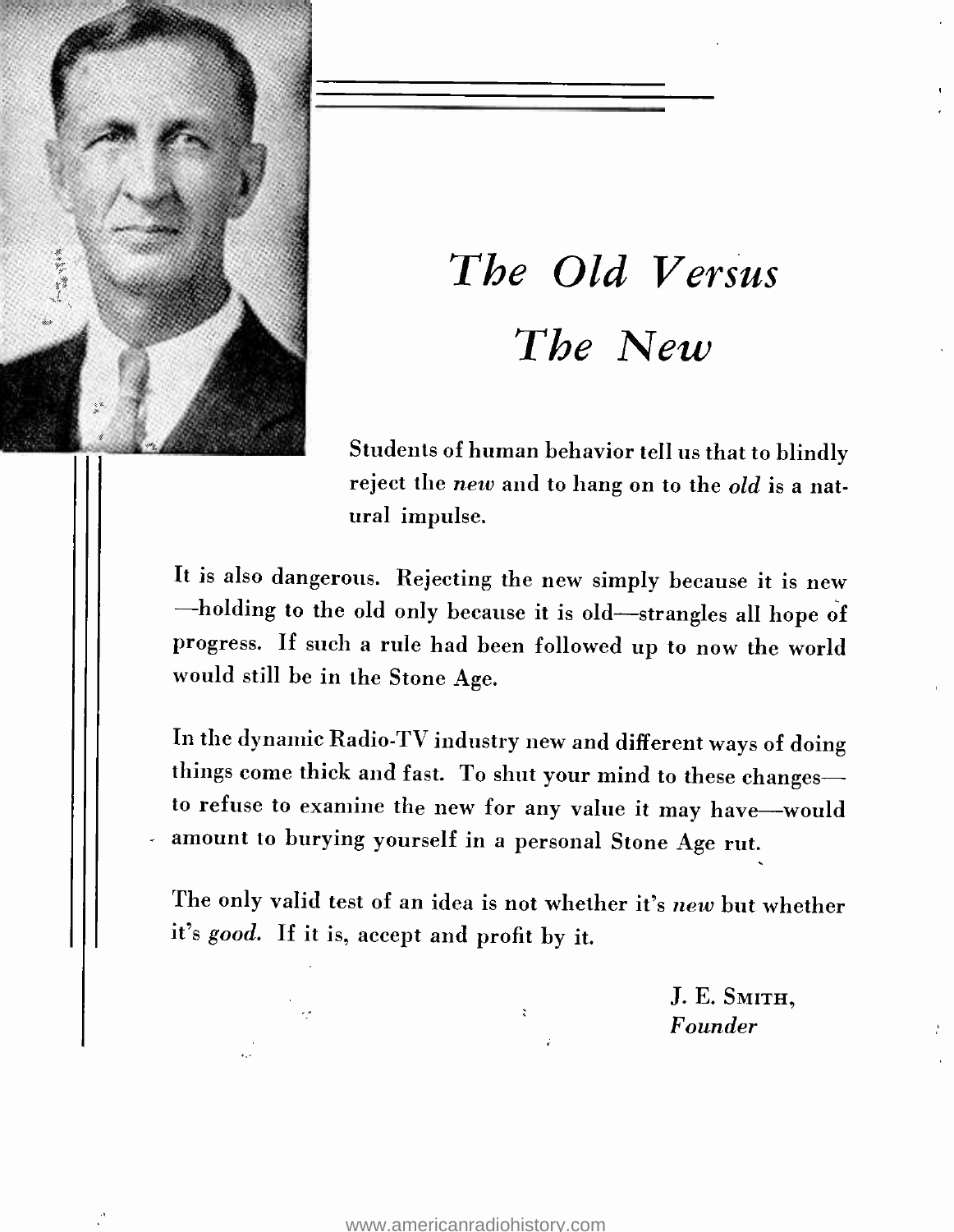## NATIONAL RADIO-TV NEWS

Theodore E. Rose, Editor J. F. Thompson, Associate Editor J. B. Straughn, Technical Editor L. L. Menne, Editor Emeritus

Published every other month by the National Radio Institute, 3939 Wisconsin Ave., N.W., Washington I6, D. C. Subscription, \$1.00 a year. Printed in U. S. A. Second -class mail privileges authorized at Washington. D. C.

During the past few years, much has been writhave carried stories of "automation" and magazines have run feature articles listing some so called new advance. While it is true that many advances have been made in the application of electronic and electrical devices, the basic op- erating principles are the same as they have always been.

# Basic Facts For Servicemen By LEO M. CONNER

#### N RI Consultant

Here at NRI we have always felt that our stu-<br>dents wanted to be told the facts without fancy, Here at NRI we have always felt that our stu-<br>dents wanted to be told the facts without fancy, works. This is necessary because much equip-<br>dramatic language and that, above all, we should ment is delivered with no service explain how circuits work in simple everyday words.

However some students feel that it is not necessary to understand the theory behind circuit or part operation. They expect to find some simple statement that will enable them to correct difficulties. Of course, this is not possible, as many people who have bought TV set repair books have learned to their sorrow. In many cases, more damage was done by the home repairman and the repair costs doubled or tripled as a re- sult. The do it yourself tube testers in drug and grocery stores swell the serviceman's business.<br>If the customer puts the tubes in the wrong sockets of his set many parts are often damaged. Almost every radio serviceman is familiar

with the set owner who "found some loose screws and tightened them all." As a result, the i.f. amplifier had to be realigned with a signal generator. These are only two examples that show you must know what you are doing before you can service electronic equipment.

If you know what you are doing, you will be able to service more jobs per day because you won't waste time hunting for trouble that does not exist.

If some customer asks you why the set went bad or why you had to replace a part you can give him an intelligent answer. The statement that, "It burned out," is not enough. The customer will have a much higher opinion of your ability if you are able to say, "excessive gas accumulated in the tube which caused it to draw more cur- rent. This current was higher than the resistor was designed to carry so it burned out. By doing this, more damage was prevented because the power supply might have been damaged. In order to completely cure the trouble, I will need to replace both the gassy tube, the resistor and the condenser which caused the tube to go bad."

Unless you know how parts function individually or in combination with other parts, you will works. This is necessary because much equipment is delivered with no service manual or the manufacturer may be in the middle or far West. Should you have to wait for the information to arrive from the manufacturer, the equipment may be idle for two weeks or more. On the other hand, if you had a good knowledge of basic circuits, you should be able to reason out the operation without a diagram or manual.

There is another important reason why you should have a good knowledge of basic theory. Many students seek jobs in manufacturing plants. The better paying jobs are those involv-ing technical knowledge. Before hiring people for these jobs, it is necessary to find out how much knowledge the person has. Therefore, he will be given tests to determine his basic knowl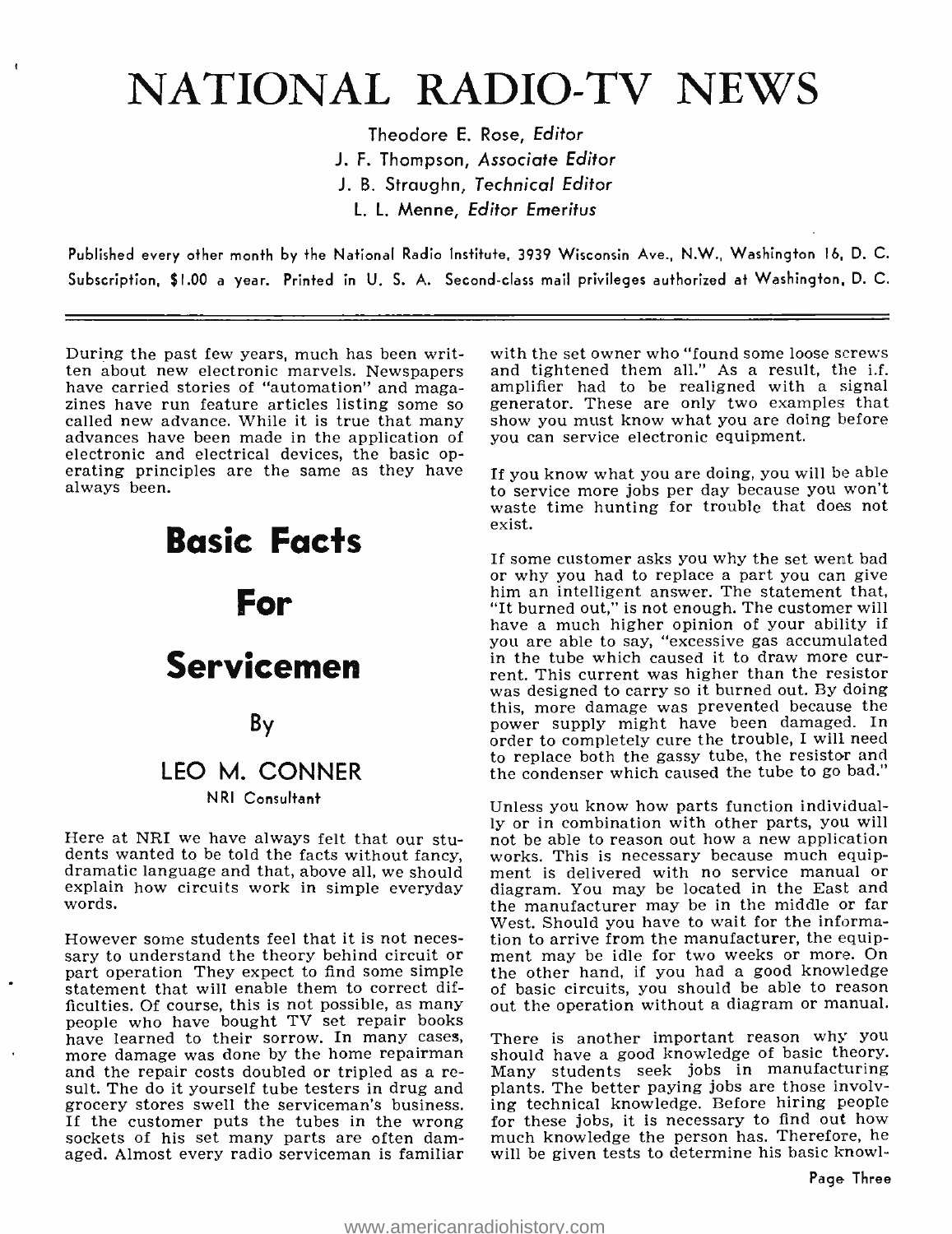edge. These tests are valuable for two reasons; first, they show if the person has enough knowledge to do the job and second, they may show he has sufficient knowledge for a better paying job.

In one case, a man applied for the position of Chief Laboratory Technician. He was interviewed by the Chief Engineer and, on the basis of his knowledge of basic theory, was offered a position as a Design Engineer even though he had no Engineering Degree!

This should illustrate the importance of basic theory knowledge. Far too often, a student takes something for granted without knowing why. cient, the losses must be the difference between<br>Then, if he is asked "Why?" he can't answer 100 per cent and 95 per cent or 5 per cent. The Then, if he is asked "Why ?" he can't answer the question.

Some questions occur to students and they write the Consultation Service for explanations. Actually the answers are in the lesson texts and the student has either forgotten it or hastily passed over the material. Constant review of the early lessons is most helpful. A review of this type need not be a careful study. Reading the secondary?<br>through the text at your regular reading rate<br>will refresh your memory. If you make regular the assume a perfect transformer (one with will refresh your memory. If you make regular reviews, you will be surprised at the amount of no losses) the maximum power (watts) that can material that has been forgotten. material that has been forgotten.

In this article some questions will be used and  $\overline{ }$  the voltage times the current so the power in-<br>an explanation made. Most explanations will be put to the primary is 120 x 1 or 120 watts. In a complete but if you want related material, re- view your regular lesson texts.

#### Examples

Fig. 1 shows a step -down transformer with primary and secondary voltages given. An ap-<br>plicant for a job might be shown this circuit we can take 114 watts from the secondary. To and told to give the turns ratio of the transformer.



voltage ratios.

Can you do this? If not, you need to review the lesson on transformers to find that the turns ratio is the same as the voltage ratio. In other this resistance is needed: we use Office Daw<br>words, there will be 12 primary tunns to each since we know the load current is 11.4 amp so words, there will be 12 primary turns to each single secondary turn.

Another question might be, "Is current drawn from the line when no load is connected to the secondary? If so, what determines the amount of current flow ?"

The answer is "Yes." The amount of current which is drawn from the line is determined by the transformer losses alone. These are in the form of copper and core lessons.

Assume that one ampere flows in the primary when the full load is connected to the secondary and that the transformer is 95 per cent efficient. What is the primary current when no load is connected to the secondary?

Answer: If the transformer is 95 per cent efficient, the losses must be the difference between no load primary current would be 5 per cent of the full load current. Since the full load current is 1 ampere, the no load current will be 50 milliamperes.

If we assume that 1 ampere is flowing in the primary and that the transformer is 95 per cent efficient, how much current can be drawn from the secondary?

no losses) the maximum power (watts) that can primary power. The power in watts is equal to the voltage times the current so the power inperfect transformer we could take 120 watts. from the secondary. Since the winding is rated at 10 volts, we can divide 120 by 10 and find that the secondary current would be 12 amperes. However, the transformer is only 95 per cent efficient and we cannot draw 120 watts from it. When we take 95 per cent of 120 we find that find the current, divide 114 by 10. The result is 11.4 amperes which is the maximum secondary current.

We have just found the maximum secondary current is 11.4 amps. What load resistance can be connected to the secondary in order to draw this current? Ohm's Law is used to find this answer.  $R = E$  so  $R = 10$  or .877 ohms.<br> $\frac{1}{1}$ 

FIG. I. A step-down transformer diagram showing be done but, let's see what we would need. You might ask, "why not use a series resistor instead of a transformer? "Of course, it can First, we must find the voltage drop that must take place across the resistor. The line voltage is 120 and the load voltage is 10 volts so the resistor must drop the voltage 110 volts. How must resistance is needed? We use Ohm's Law  $R = E \text{ or } R = 110 = 9.6 \text{ ohms.}$ <br> $\frac{1}{1}$ 

$$
11.4
$$

How about the wattage rating of the resistor?

Page Four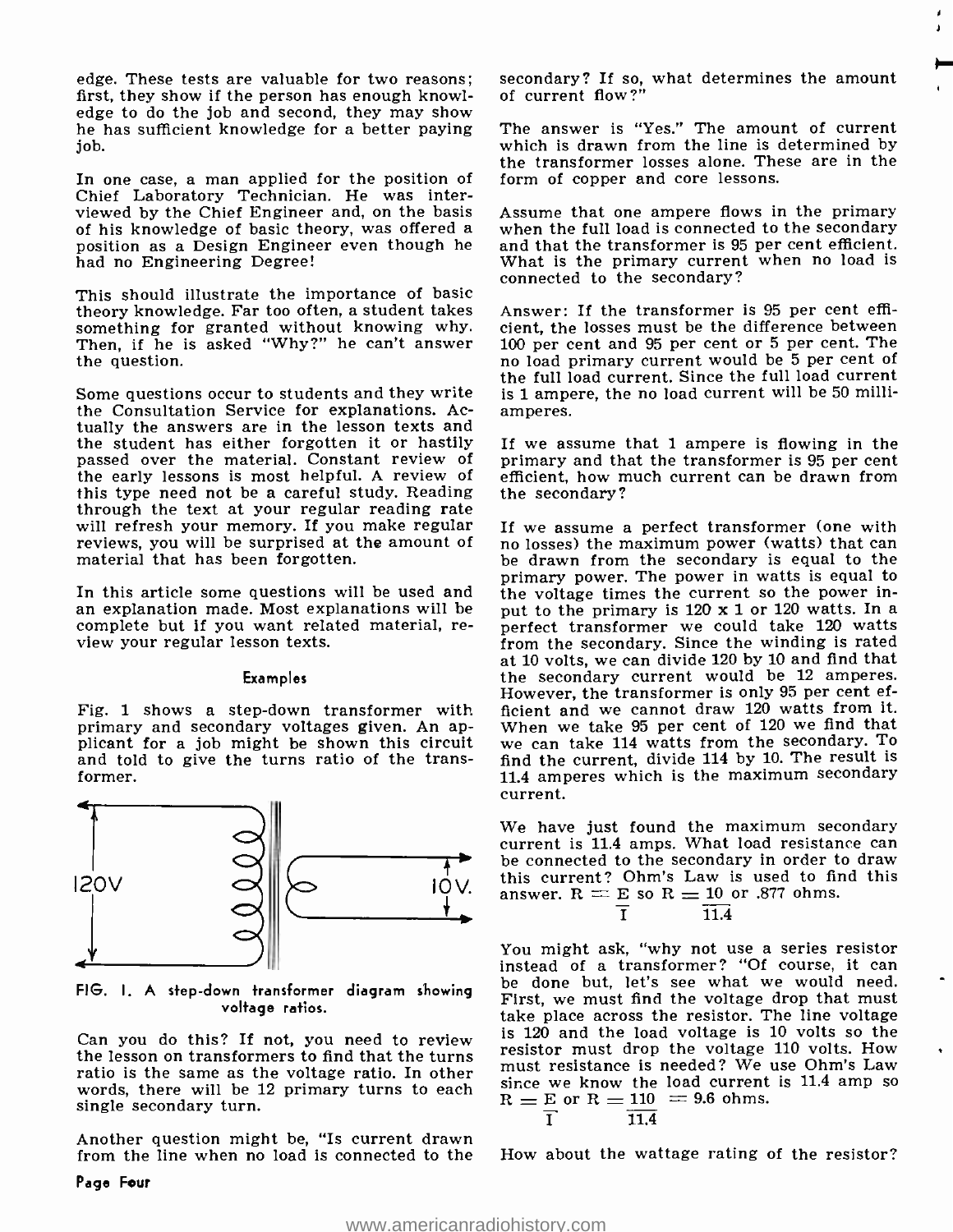

FIG. 2. A doorbell circuit using a step -down trans-

We can find that by using Ohm's Law,  $P = I^2R$  the resistance of the winding. Si<br>so that the wattage is equal to 11.4 squared be small in a well designed coil,<br>(129.96) times 9.6 or 1248 watts! To be safe can rise to a rel we would need to double this so that a 2500 watt, 9.6 ohm resistor would be needed!

The transformer losses are only 6 watts while the resistor loss would be approximately 1250 watts. Of course, where the current require-<br>ments were considerably smaller, the wattage<br>rating would decrease and the losses would be reduced so in such a case a resistor would be practical.

However, there is an additional reason why it is preferable to use a transformer rather than a series resistor. Fig. 2A shows a doorbell circuit using a step-down transformer, push but-<br>ton and bell. The maximum voltage at the push button terminal is 10 volts. On the other hand, if a series resistor is used, the voltage at the push button will be 120 volts except when the age drobutton is being pressed. Why? Because there voltage. button is being pressed. Why? Because there is no voltage drop across a resistor unless current is flowing through the resistor. No current The coil in a resonant circuit might be a relay will flow until the button is pressed, closing the circuit.

#### Resonant Circuits

Whenever a coil and capacitor are connected in series or parallel the combination forms a resonant circuit at some frequency. This is true in all cases, regardless of the application. Your lessons on resonant circuits show that there is a step up in voltage in such circuits<br>and that it is possible to have a voltage higher than the source voltage across the components of the resonant circuit.

An examination for employment might include questions on a circuit like Fig. 3. Don't let the  $400$  cycle frequency fool you--it is a common frequency for aircraft equipment. The frequency makes no real difference since as long as it is ac, we can have resonance.

One question might be, "Would it be possible for the motor winding to have more than 115 volts across its terminals ?" The answer is "Yes." You might then be asked, "What would limit the voltage across the winding ?" The answer is the "Q" of the coil. If you could not have answered these questions, you need to review the lesson on coils and the lesson on resonant circuits.

former and the same circuit using a series resistance. and opposite and cancel. There is then nothing<br>in the circuit to limit the flow of current but Such a review would show that the "Q" of the coil is an expression of merit—it shows how<br>good the coil is and the better the coil design. the higher the "Q." The lesson on resonant circuits would show that, at resonance, the and opposite and cancel. There is then nothing the resistance of the winding. Since this will be small in a well designed coil, the current



FIG. 3. A motor winding and capacitor in series.

The reactances of the coil and capacitor are still present and the current flowing through the reactance will produce a voltage drop equal to the reactance times the current. This voltage drop may be several times the source

winding and since a dc type relay is sometimes<br>used in the plate circuit of a tube which has an ac plate supply, the relay will "chatter" un-<br>less a capacitor is connected across its terminals. This forms a parallel resonant circuit and if the electrical values are correct, there will be a resonant voltage stepup. In certain cases, it is necessary to use special care to avoid resonance because excessive voltage may be applied to the relay coil and cause it to burn out.

#### Impedance Matching

In order to get maximum power to a load, the impedance of the load must be matched to the impedance of the source. Any source, be it battery, vacuum tube or generator has an in-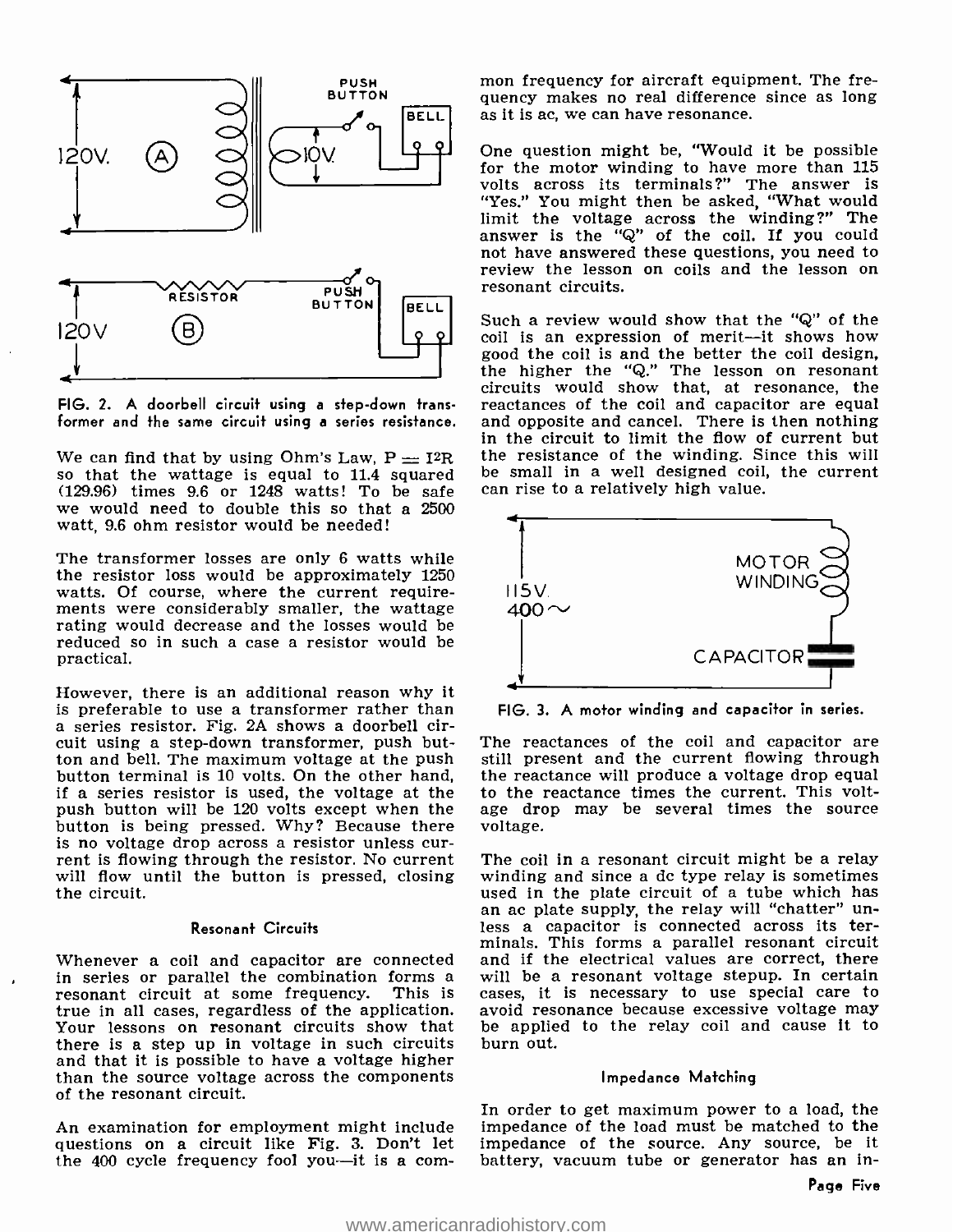ternal resistance. If the load resistance is the same as the source resistance, the voltage will divide between them and we will have maxi- trial circuits, in order to get maximum power, mum power. Fig. 4 shows how this is true. the load impedance must be matched to the The generator and its internal resistance is shown inside the dashed line. The 100 ohm internal resistance is in series with the <sup>100</sup> ohm load resistance across the 100 volt supply. The current in the circuit will be equal to <sup>100</sup> volts divided by 200 ohms or .5 ampere.



FIG. 4. An ac generator and ifs internal resistance in series with a load.

To find the load power we square the current and multiply the result by 100. The square of .5 is .25 and 100  $\times$  .25 is 25 so the power is 25 watts when the load resistance matches the source resistance.

Now, let's see what happens to the load power when we vary the load resistance but leave the source voltage and resistance the same. If<br>the load is changed to 50 ohms, the total circuit resistance will be 150 ohms. The circuit current will be 100/150 or .66 amperes. The<br>load power will then be .66 squared times 50 or  $4356 \times 50 = 21.78$  watts. Thus lowering the load resistance caused the power to decrease almost 4 watts.

If we increase the load resistance to 150 ohms, the circuit resistance then becomes 250 ohms which results in a current of .4 ampere. .4 squared  $= .16$  and  $.16 \times 150 = 24$  watts.

Notice that maximum power was transferred when the load and source resistances were equal. If the internal resistance is not matched, there will be a power loss.

The same thing is true in matching impedances. If the impedance of the output stage of a re- ceiver is not matched to the impedance of the voice coil in a loud speaker by a properly designed output transformer, there will be a loss<br>in power. in power.

In a transmitter, the impedance of the output stage must be matched to the antenna imped-<br>ance in order to transfer as much power as<br>possible to the antenna.

Regardless of the application, receivers, transmitters, PA systems, hi-fi systems and industrial circuits, in order to get maximum power, impedance of the source.

In some cases, we want maximum voltage instead of maximum power. Let's see what happens to the load voltage as the load resistance is changed.

If we use the same starting values—100 ohm, 100 volt source and a 100-ohm load-the circuit current would be 100/200 or .5 amperes.<br>The voltage across the load is equal to I  $\times$  R or .5  $\times$  100 = 50 volts.

When the load resistance is changed to 500 ohms, the circuit resistance is 600 ohms and<br>the circuit current is 100/600 or .166 ampere. The voltage across the load is then .166  $\times$  500 or 83 volts. Note that increasing the load resistance has caused a 33 volt increase in load voltage. Raising the load resistance to 900 ohms makes the circuit resistance 1000 ohms. The current is then .1 ampere and the load voltage is 90 volts.

In the case of vacuum tube amplifiers, the load resistance should not be increased beyond about 9 times the plate resistance of the tube. Otherwise, the plate voltage will drop so low as to be ineffective or it will be necessary to increase the power supply output to overcome the voltage drop in the load resistor.

#### Tube Circuits

During an examination, you might be handed the circuits shown in Fig. 5. Which of these



FIG. 5. Typical audio amplifier circuits.

The answer is the circuit in Fig. 5B. The rea-<br>son is that the cathode resistor is bypassed<br>so that the bias voltage developed across the 500 ohm cathode resistor is held more or less constant and there is no degeneration.

Page Six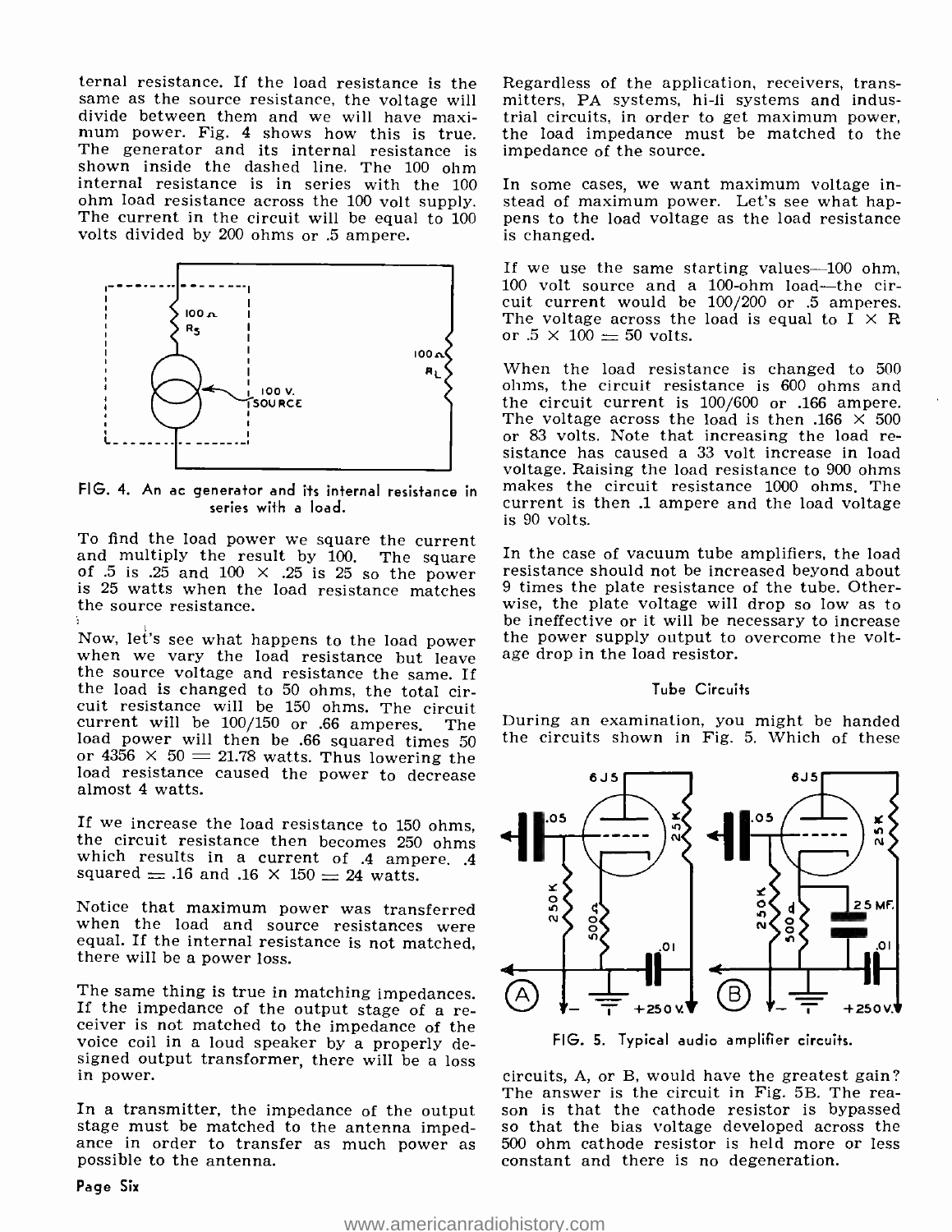However, the circuit of Fig 5A is degenerative because of the omission of the cathode bypass capacitor. The net bias can therefore vary with the signal and give degeneration.

answer is Fig. 5A because of the degeneration. a voltage divider because they are in series This method of obtaining degeneration is often across the B supply. This is true because  $B$ — is



FIG. 6. Voltage drop polarities with a leaky coupling capacitor.

used in audio systems of AC-DC sets in order a pecomes gassy, the grid draws current and beto get better quality from a small speaker.  $\frac{1}{100}$  conserved from Fracts to remember about these circuits are  $\frac{1}{100}$ that A will give better overall frequency re- sponse than B but that B will have the most gain. The only difference in the two circuits There are simple tests that will enable you<br>is the cathode bypass capacitor. <br>to pin-point the cause of excessive plate curis the cathode bypass capacitor.

One radio service problem that occurs often sistance de voltmeter or vtvm. If a de voltage is the case when the rectifier tube in an AC-DC set burns out. Replacement of the rectifier will restore operation, but the new rectifier burns out after a short time. In cases of this kind, replacement of the rectifier is not the cure for the trouble.

The real trouble is that excessive current is gassy and should be replaced. If the voltage being drawn from the rectifier by some faulty drops but does not disappear, both defects are being drawn from the rectifier by some faulty component. The defective part must be found<br>and replaced before the rectifier is replaced. What parts could cause excessive current to be<br>drawn from the rectifier? drawn from the rectifier?

First, lower than normal leakage resistance of the capacitor should be disconnected from<br>in the filter capacitors. This leakage resistance the rest of the wiring in order to remove any in the filter capacitors. This leakage resistance is in parallel with the load resistance which is shunt paths. The leads of the capacitor should<br>connected to the nower sunnly and will reduce be shorted together in order to remove any connected to the power supply and will reduce the net load resistance which will cause the current drawn from the rectifier tube to in-<br>crease. Finally, the load resistance becomes so creasive to positive and negative to negative.<br>low that the rectifier heater cannot carry the The ohmmeter pointer will deflect a current and it burns out.

drain?

Which of the two circuits, A or B, will give should  $\overline{C}$  develop leakage, R1, the leakage re-<br>the best overall frequency response? The sistance of C and the resistance of R2 act as<br>answer is Fig. 5A because of the deg Fig. 6 shows a partial circuit that will be used for an explanation. When the capacitor, C, has no leakage, it acts as an insulator to keep the B+ on the plate of the first audio stage off the grid of the output stage. However, sistance of C and the resistance of R2 act as connected to the common ground return and one end of R2 is connected to the ground return. One end of R1 is connected to  $B+$  so the power supply voltage will divide according to the resistance of  $\overline{R1}$  and  $\overline{R2}$  and the leakage of C.

> Normally there is no d c voltage drop across R2 because the grid does not draw current. If, however, C is leaky, the grid end of R2 will be positive with respect to the ground end and the polarities of the voltage drops across the sections of the voltage divider will be as shown in Fig. 6. When the grid of the output stage becomes positive with respect to its cathode, the tube will draw excessive plate current. This causes the drain on the rectifier tube to increase enough to burn out the rectifier.

> Sometimes, the output tube will become gassy after a period of operation. When the tube comes positive which causes excess plate cur-<br>rent. This current is drawn from the power supply and can cause the rectifier to burn out.

> There are simple tests that will enable you rent. First, measure across R2 with a high reis present, either the coupling capacitor is leaky or the tube is gassy. To isolate the trouble, disconnect one lead of C from the rest of the circuit, turn the set on and again check for voltage across R2. If the dc voltage has disappeared, the capacitor is leaky and should be replaced. If the voltage remains, the tube is gassy and should be replaced. If the voltage present and the capacitor and tube should be replaced.

Another cause of excessive current drain is When the pointer comes to rest, note the re-<br>
a leaky coupling capacitor in an R-C amplifier. Sistance and write it down. Then disconnect<br>  $\frac{d}{dr}$  in  $\frac{dr}{dr}$  and this defect can be checked with an ohmmeter. The leads of the capacitor should be disconnected from shunt paths. The leads of the capacitor should charge from the capacitor. The ohmmeter leads should then be connected to the capacitor leads, positive to positive and negative to negative. cuit is closed and then gradually move to a higher resistance as the capacitor is charged. the ohmmeter leads and short circuit the ca-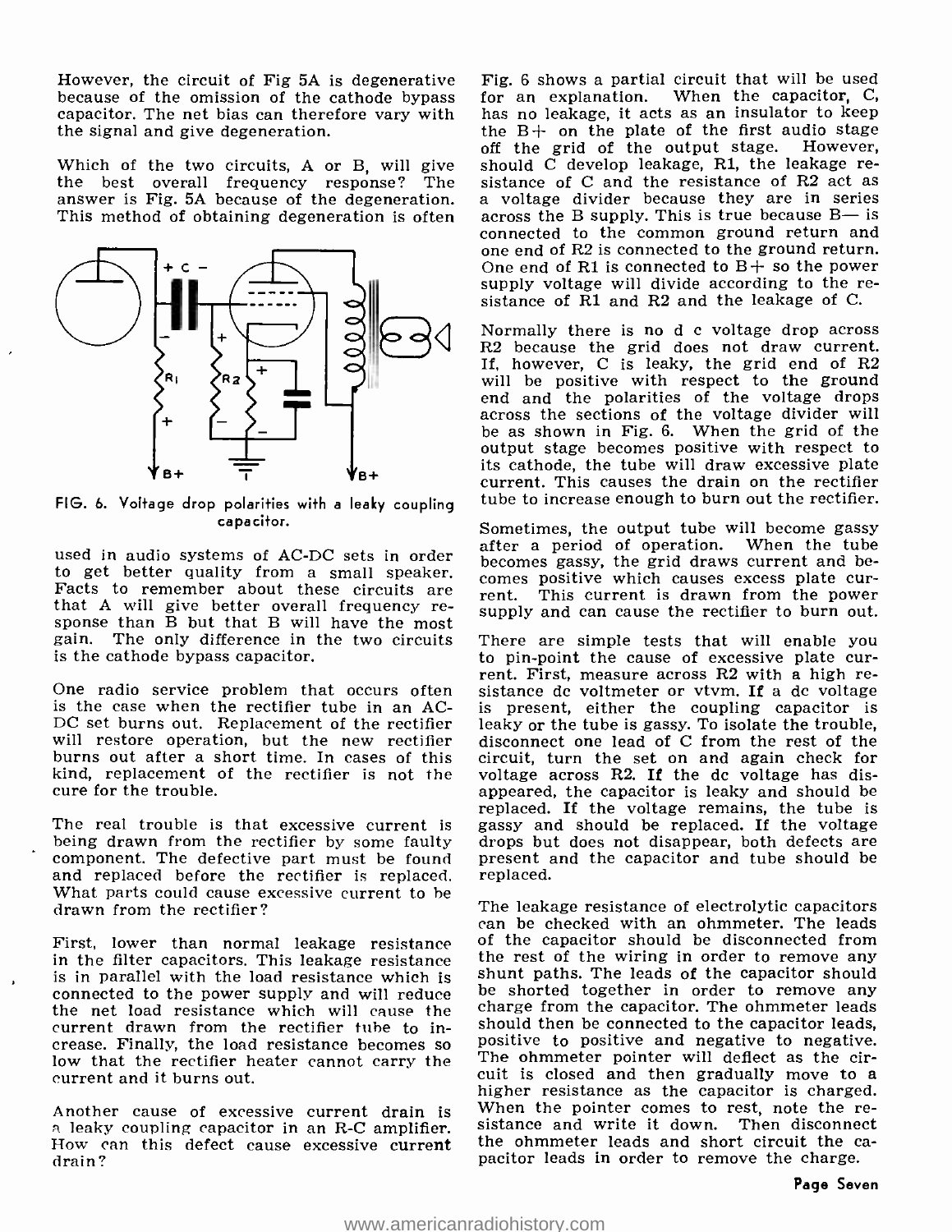Then connect the ohmmeter leads with opposite polarity. The ohmmeter will again deflect and then move to a higher resistance. Wait until the pointer comes to rest and note the value. Compare it with your first measured value.<br>The highest resistance reading is the leakage resistance of the capacitor. In general, if the leakage resistance of an electrolytic filter ca- pacitor is less than 300,000 ohms, it should be replaced.

As mentioned earlier, the examples given here are used in many tests. If you could not answer winner will receive a trophy and a \$500 check for<br>them and explain your reasons, you have not use in a public service activity or charity of his them and explain your reasons, you have not mastered the basic material in your lessons. You should go back and review these lessons<br>and make sure you understand how the part works when used by itself or in combination pany feels is "much deserved recognition for an with other parts. If you have not gone very far important segment of American public life," said with other parts. If you have not gone very far in your course be on the lookout for these principles as you study more advanced lessons. It is important that you have this knowledge ceiving Tube Department, is serving as chair-<br>if you are to get ahead in the electronic field. In man of the company committee administering<br>It makes no difference if you do not ever take an examination or work for anyone<br>else, you need the knowledge as much or more<br>if you are in business for yourself. In order to make money, you must be able to find and cure troubles quickly and permanently. "Call backs" cost you money and you can avoid them only by having a thorough knowledge of the equip- ment.

You can examine yourself at intervals by try-<br>ing to explain some things you may have been<br>taking for granted. If you cannot explain them, <br>look up the basis explanation in your lessons. ice profession, we know that many o You will find that it pays to know "why ?"

#### $n r$  i

## GE Germanium TV Rectifiers

The General Electric Company has announced a new revised replacement guide for electronic service techniques for using germanium rectifiers to replace selenium rectifiers in television sets.

This guide lists all American -made TV sets built since 1953 in which selenium rectifiers may be conveniently replaced by GE germanium rectifiers. In addition, wiring and mounting instructions for the rectifiers are included.

One of the major TV set problems which can<br>be permanently eliminated by using germanium<br>rectifiers to replace selenium rectifiers is picture<br>shrinkage, GE engineers say. Life tests run by<br>Company engineers indicate that th may last upward of ten years.

The new guide may be obtained at any GE au-<br>thorized Tube and Transistor Distributor or<br>by writing to General Electric Company, Semiconductor Products Department, Syracuse, N. Y.

#### GE Awards For Outstanding TV Technicians

General Electric has announced the establishment of a new nation-wide program of public service awards for television service technicians.

Entitled the "1957 All-American Awards," the program will bring national recognition to eleven television service technicians who have performed outstanding community service. Each winner will receive a trophy and a \$500 check for preference.

The series of awards will provide what the com-Irvine D. Daniels in announcing the program. Mr. Daniels, general manager of the G-E Receiving Tube Department, is serving as chairthe award program.

Under the program, eleven top service technicians will be chosen on the basis of their good citizenship. Nominations for the award may be made by any individual or organization. The winners will be chosen from among the nominees by a panel of distinguished judges who will base their decisions on benefit derived from the winners' public service activities in the two years preceding Sept. 30 of this year.

ice profession, we know that many of these citizens perform outstanding public services in their communities," said Mr. Daniels. "You may find them repairing TV sets without charge in children's hospitals, teaching disabled veterans, guiding and instructing Boy Scouts and other youth groups, assisting with civil defense activities, and otherwise applying their specialized knowledge to many important fields of public service," he said. "We feel this program will bring much deserved recognition to an important segment of American public life."

The award rules require only that a letter of nomination be addressed to the All-American Awards Committee, General Electric, Owensboro, Ky., containing the name and address of the nominee and a full description of the public service he has performed. To qualify for this first year's All-American Awards, nominations must be mailed before October 19.

Judges who will select the winners are Ed Sullivan, noted columnist and television master of ceremonies; Herman Hickman, television sportscaster; Wendell Barnes, administrator, U.S. Small Business Administration, and Wendell Ford, 1956 -57 president, National Junior Chamber of Commerce.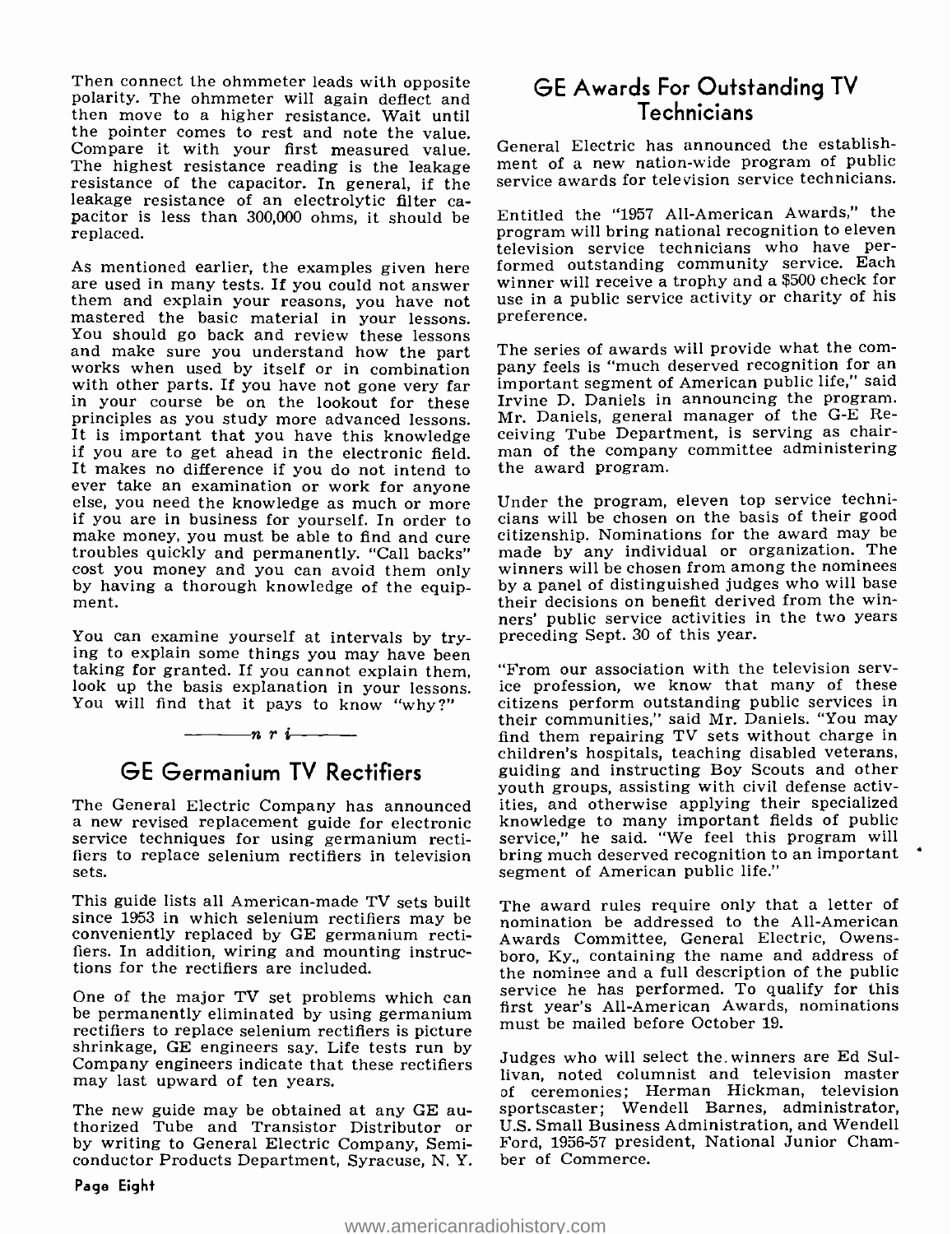# HOW TO ANALYZE AND TROUBLE -SHOOT POWER SUPPLY STAGES

By

#### JOSEPH SCHEK

NRI Consultant

The power supply stage in any receiver must<br>do its part properly if satisfactory overall performance of the set is to be expected. From tube acts as a conducting path only, since the this reasonable assumption it follows that the power line dc voltage makes unnecessary any this reasonable assumption, it follows that the service technician must become familiar not only with the purpose and basic circuit arrangements of each power supply type but also with majority of areas using electric power). The<br>the test procedures to determine whether the process of rectification requires a device such the test procedures to determine whether the suspected power supply circuit is working normally. When this technique is mastered, a con-<br>siderable amount of confusion will be cleared up in localizing the trouble to a stage and in tracing down the defective part. This article supply stages as used in ac-dc receivers, television sets, portable radios and automobile receivers.

#### AC -DC Power Supplies

Theory of Operation. The two conductor power line cord is wired so that one lead is connected to the rectifier plate and the other to the Bcircuit of the receiver. A typical ac -dc power supply is illustrated in Fig. 1.

The power line voltage of approximately 120 volts then appears between the rectifier plate and B--. For the complete circuit return, the plate circuits of the receiver are connected directly to the rectifier filter circuit through their respective plate loads. A typical ac-dc power supply arrangement uses the current flow through each receiver tube as a load and return circuit for the rectifier.

When the applied power line voltage is dc<br>(which is rarely the case) the rectifier plate will always be positive (providing the power



Joseph Schek

plug is properly inserted) with respect to the cathode. Under these conditions, the rectifier tube acts as a conducting path only, since the positiving action. Rectification is necessary, when the power line voltage is ac (as in the majority of areas using electric power). The as a diode tube or selenium rectifier that will automatically block current in one direction but easily permit current flow in the opposite direction.

Returning to the practical ac-dc rectifier circuit of Fig. 1, the power line ac voltage operating at a frequency of 60 cycles per- second alternate-



Page Nine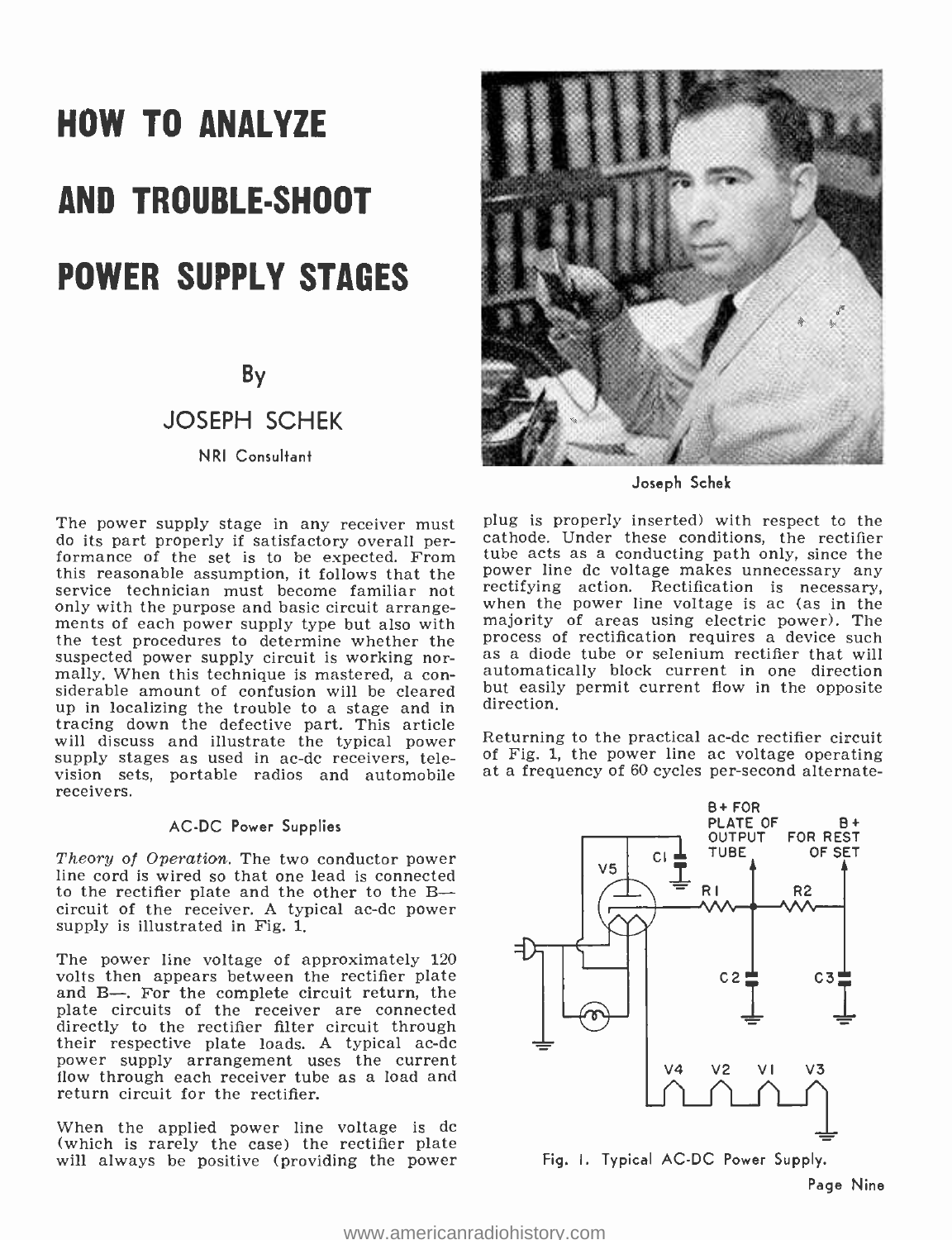ly places a positive and a negative charge on sidelight is that some manufacturers use a<br>the plate with respect to the cathode. When the special resistor that burns out almost instanrectifier plate is positive, for half of each cycle, taneously when a short occurs so that there current will flow through the line cord leads will be no visible signs of the resistor overcurrent will flow through the line cord leads connected to the receiver  $B-$  or cathode circuit and pass through each tube, to the rectifier cathode circuit  $(B+)$  to complete the dc current path of the receiver.

Ordinarily, this current flow would stop mo-<br>mentarily during the negative half of each cycle filter condenser (and R1 checks good) look for since the rectifier tube will not conduct when the plate is negative. The rise and fall of this ripple current would cause an extremely loud<br>hum at a frequency of 60 cycles per-second were it not for the action of electrolytic filter condensers.  $C2$  and  $C3$ , in Fig. 1. These large capacity filter condensers will hold a charge and act as the B supply source while the rectifier is not conducting. When the voltage output<br>of a rectifier becomes greater than the voltage across C2, current flows through the rectifier recharging the filter condensers. When the rectifier tube is not conducting the charged con- densers will supply the power requirements for fier tube is not conducting the charged con-<br>densers will supply the power requirements for  $\epsilon_{\text{LITER}}$ <br>the receiver. The large charge in the filter  $\epsilon_{\text{HQ}}$ condensers will be reduced but little before the rectifier tube conducts again.

Normal filter condenser operation is absolutely essential in producing a hum-free dc voltage supply for the receiver tube plate circuits.

Trouble Shooting the AC -DC Power Supply. The power supply must work normally for good set operation. Since the purpose of the power supply is to furnish filtered dc voltage of approximately 100 volts, use a dc voltmeter covering this voltage in determining the dc output. A key voltage check is to measure between B- and the rectifier tube cathode. The negative lead or terminal of the filter condenser is an easy-to-find B- point which may or may not be the chassis. When the rectifier tube and filter condenser network is functioning normally, a dc voltage of approximately 100 volts will be measured across the first (input) filter con-<br>denser. A lower voltage reading will be obtained<br>across the second filter condenser. This is due<br>to the 15-to-25 volt drop across the filter resistor R2. The usual value of this resistor is The purpose of C1 (usually  $0.05$ -mfd) is to bypass about 1200 ohms.

When a leaky output filter condenser or a short circuit of the receiver. These signals unfortu-<br>circuit in the receiver decreases the load re-<br>nately contain a strong ac line frequency comsistance, excessive current will pass through ponent that will be audible as a strong hum,  $R2$  and the voltage drop will increase to ap- but only as the station is tuned in This interproximately 50 volts. In additon to this high ference caused by modulation hum will only voltage drop, the 1200 ohm filter resistor in be audible with the station tuned on but no Fig. 1 will start to overheat. A complete s Fig. 1 will start to overheat. A complete short may quickly burn up Rl. Its usual value is between 27 and 47 ohms at one -half watt. This small resistor acts as a fuse because it will burn condensers is a direct result of the power supply out an overload, opening the circuit and pre- circuits necessarily connecting all plates and

Page Ten

sidelight is that some manufacturers use a taneously when a short occurs so that there heating. A quick ohmmeter check will reveal the resistor defect since the meter pointer will not show any deflection when a resistor is opened.

When no dc voltage is developed across the a bad rectifier tube or open pilot light tap that feeds the line voltage to the plate of the rectifier.



Fig. 2. Typical Transformer Power Supply.

station signals that may be picked up by the power line and introduced into the antenna but only as the station is tuned in. This interbe audible with the station tuned on but no

venting rectifier tube damage. An interesting screen circuits to the common  $B+$ . Under these An undesirable side product of faulty filter condensers is a direct result of the power supply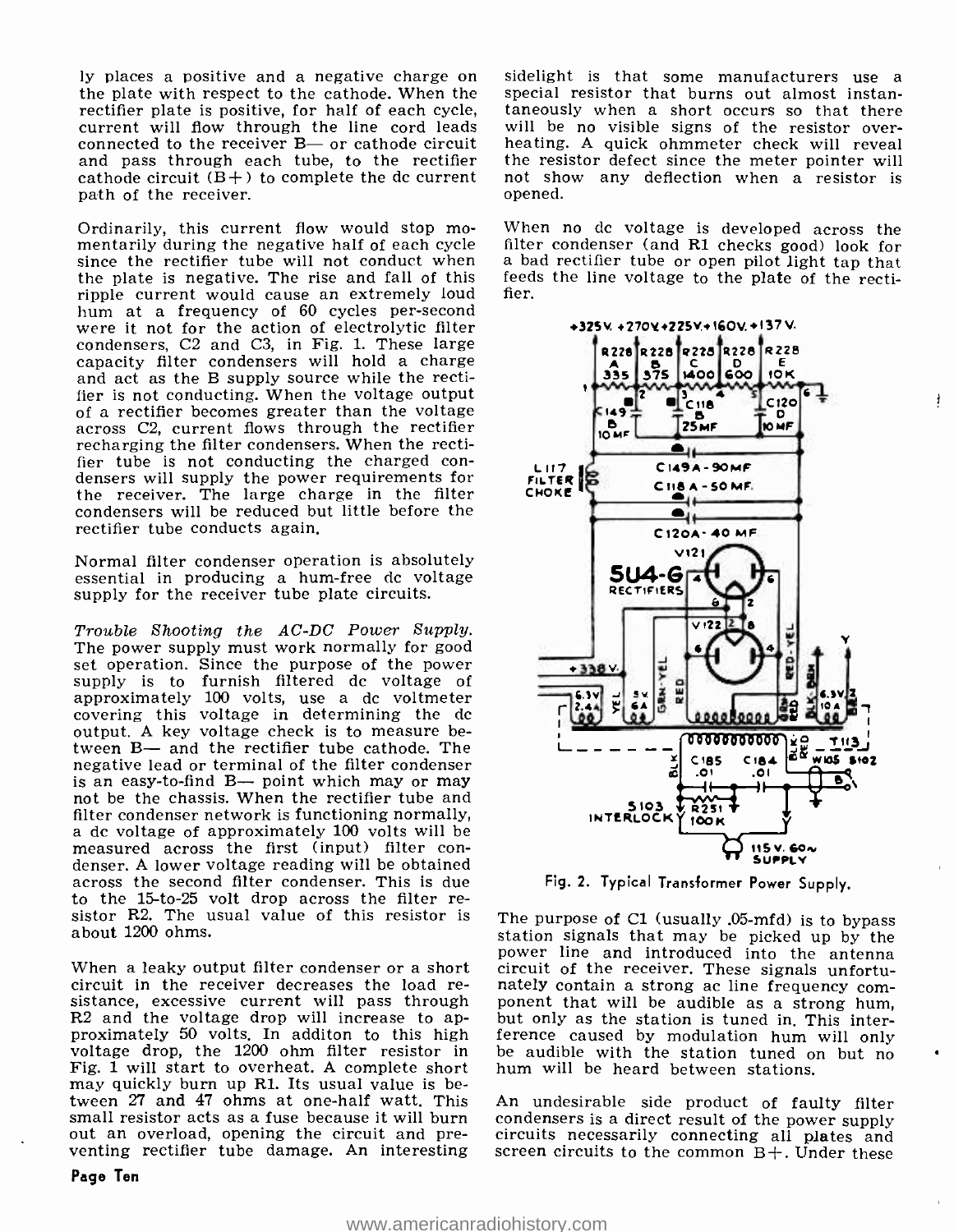circuit conditons, the filter condensers are called upon to absorb the various signal frequencies existing at the plate and screen circuit. Ordinarily, the low impedance of a good filter condenser is sufficient to do this job, but when a high power factor develops in a filter, then effective stage decoupling is reduced and some stages will combine their signals to produce audible motorboating and squealing.

Replacing the faulty filter condensers should<br>eliminate this trouble.<br>eliminate this trouble.<br>eliminate this trouble. eliminate this trouble.

#### Television Receiver Power Supplys

Transformer Types. The AC-DC power supply previously discussed cannot supply a de voltage in excess of 100 volts so TV and other receiver circuits that require higher de operating voltages will use a power transformer to step up the line voltage. A typical television receiver power transformer type power supply is shown in Fig. 2.

The theory of the basic operation is of course, closely identical to that of the AC-DC power ment; the 5-volt, 6-ampere winding supplies<br>sunply previously discussed with some excep-<br>power to the rectifier filaments in the remaining supply previously discussed with some exceptions. Power transformer T113 receives the ac 120 volt line in the primary winding. The sec-  $6-3$ -volt, 10-ampere winding. The combined secondary windings with a turns ratio of 6:1 with  $\frac{1}{2}$  ondary power loads are reflected in the primary respect to the primary will supply approximately 700 volts across the plates of both rectifier tubes. Compare this voltage with only 120 volts at the plate of the rectifier tube in the ac-dc power supply.

Basic transformer operation is further utilized by using an arrangement that will allow the one rectifier plate will always be positive. This hook-up is called full-wave rectification (double rectifier plates) from half-wave rectification (single rectifier plate) as encountered in the ac -dc power supply.

For full-wave rectification two ac power supplies are necessary. These supplies must be 180 degrees out of phase. But when one is positive, the other is negative. Since one of the plates is always positive and since the cathode (filaments in Fig. 2) are connected together, the input<br>filter condenser C118A-C120A, is recharged on the peak of each half cycle. The red-yellow lead in Fig. 2 is common to both ac supplies and ation, reconnect or carefully check the rectifier<br>serves the same purpose as the power line lead tubes, filter circuits and filament winding con-<br>connected to the ac-dc rece connected to the ac-dc receiver  $B$ — circuit. The nections for possible shorts. When reconnecting center tap splits the secondary windings in two a shorted circuit, the bulb will at once light to center tap splits the secondary windings in two separate ac sources. Thus only the 350 volts ac appears between each rectifier plate and B—. This is still considerable higher than the half-wave (single rectifier plate) input ac voltage of 120 volts.

With full-wave operation, current flows during either the negative or positive half of each ac

cycle. For one -half of a cycle, the secondary winding places one rectifier plate at a positive potential and the other at a negative potential. In Fig. 2, plate 4 of V121 and plate 6 of V122 will be positive at the time that plate 4 of the V122 and plate 6 of the V121 are negative. During the second half of each cycle, the polarity is reversed. As a result power is delivered to the input filter condenser one hundred twenty times each second, rather than 60 times each second as is the case with half-wave rectificarectification is that more power is available with less ripple and hum content. Incidentally, one dual rectifier plate tube can normally be used but an unusually large number of tubes in this television receiver call for two rectifier tubes connected in parallel to safely pass the heavy current demands of the loads.

Trouble Shooting the Transformer Type Power Supply. In Fig. 2 there are a number of additional secondary windings that supply current to several filament circuits. The 6.3 -volt, 2.4 ampere winding will energize the damper filament; the 5-volt, 6-ampere winding supplies receiver tube filaments and operate from the 6-3-volt, 10-ampere winding. The combined secwinding. Occasionally, the insulation between the primary winding layers will break -down and short out a portion of the primary terms. The loss of primary inductance will increase the current and before long the excessive heat will damage the primary winding.

To make certain that the external secondary circuits are not shorted and causing the power transformer to overheat, remove both rectifier tubes and check the possibility of a short in the B+ circuit. Also, you can open the filament circuit so as to be sure that no secondary load 60-watt lamp in series with one side of the power. cord as suggested in the power transformer tester circuit illustrated in Fig. 3. Apply power to the primary with no load in the secondary.

A shorted transformer winding will place almost the entire line voltage across the test lamp which will then light brightly. Should the bulb light dimly, indicating normal transformer operation, reconnect or carefully check the rectifier tubes, filter circuits and filament winding conhigh brilliance.

As indicated in Fig. 2, the maximum filtered output dc voltage is 325 volts with lower voltages tapped from the voltage divider resistor.<br>Lower than normal voltage will result when a weak rectifier tube drops an excessive voltage between the filaments and plates. An unfortu-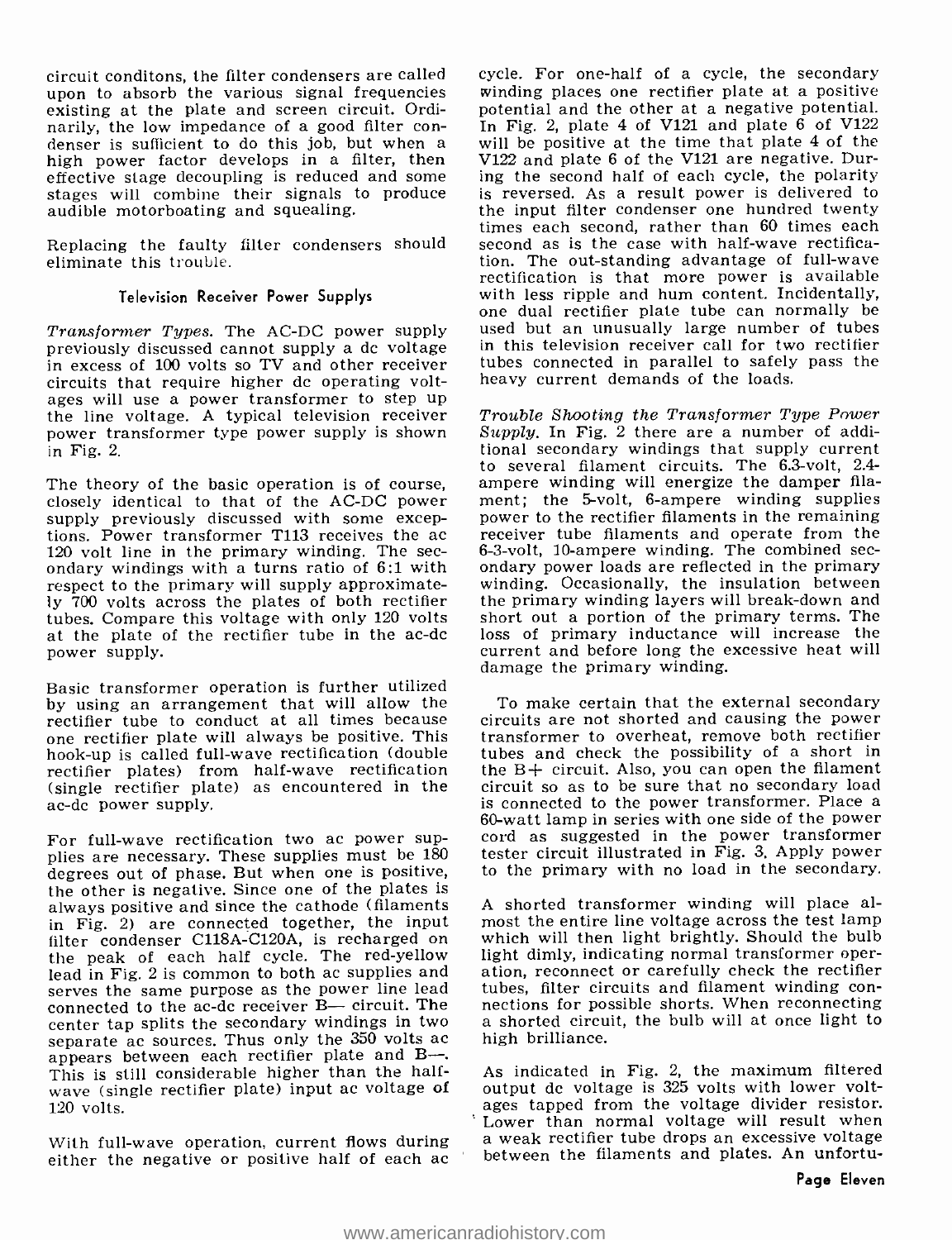

Fig. 3. A Simple Power Transformer Tester You Can Build Yourself.

nate effect of this will be to prevent the horizontal oscillator from operating with consequent nate effect of this will be to prevent the hori-<br>zontal oscillator from operating with consequent iffiers, this circuit uses selenium rectifiers. These<br>loss of high voltage and picture tube raster. consist of metallic wash An additional circuit fault resulting from weak and difficulty in obtaining normal focus.

To be certain that reduced dc output is not caused by faulty transformer action, measure the ac secondary voltage between ground and of equivalent power handling capacity and even<br>each plate. This reading should be slightly more important, they require no special transhigher than the 338 volts shown between the former windings for filament voltage or currectifier filaments and ground. The 6.3 volts, rent. Further, the cost of each receiver is re-<br>10-ampere winding rarely becomes faulty, 10-ampere winding rarely becomes faulty, but the service technician should be on the lookout for a faulty common ground connection preventing satisfactory filament operation. A con-<br>nection of the circuit in Fig. 4 can best<br>nection with an ohm or so of resistance may be understood by studying Fig. 5. As shown<br>work satisfactorily elsewhere in another cir but will cause trouble here because the high amplitudes of  $+E$  and  $-E$  is applied across operating current will produce an excessive terminals A and B of the voltage doubler. When voltage loss. The 6.3 -volt, 2.4- ampere damper tube filament winding may break down because of the high operating voltage in the cathode circuit of this stage. When the winding becomes defective, a separate 6.3-volt step-down transformer with high insulation resistance can be installed and the price of an entire power transformer replacement will be saved.

Should it be necessary to replace the power<br>transformer, carefully check the reference re-<br>placement guide manuals for a satisfactory<br>replacement. These are furnished by the trans-<br>former manufacturers and are available at parts supply houses.

Selenium Rectifier Voltage Doubler Power Sup-<br>ply. The transformerless power supply as developed for television receivers uses two selenium rectifiers in a voltage doubler circuit that can furnish between 200 and 300 volts to the<br>plates of the various tubes in a television set. By the same token, electrons will collect on plates of the various tubes in a television set. By the same token, electrons will collect on A basic voltage doubler circuit is shown in the left-hand plate of C1, making it negative. A basic voltage doubler circuit is shown in Fig. 4.

#### Page Twelve

rectifier tubes will be loss of horizontal width in one direction than in the other. Although and difficulty in obtaining normal focus. The not perfect rectifiers, they are satisfactory and tifiers, this circuit uses selenium rectifiers. These consist of metallic washers coated with selenium which have the property of conducting far better in one direction than in the other. Although have several advantages over the conventional vacuum tube rectifiers. They are small and do not take up the space required for vacuum tubes of equivalent power handling capacity and even former windings for filament voltage or curis used.

> The operation of the circuit in Fig. 4 can best be understood by studying Fig. 5. As shown here an ordinary sine-wave voltage, with peak the input voltage makes B positive with respect to terminal A, selenium rectifier S1 will conduct in the direction indicated by the arrow beside it.



Fig. 4. A Voltage- doubler circuit similar to circuits used in many TV sets.

Thus, electrons will be drawn away from the right-hand plate of the input electrolytic condenser C1 making that side of the condenser denser C1 making that side of the conderser positive.

Because S1 cannot conduct in the opposite di-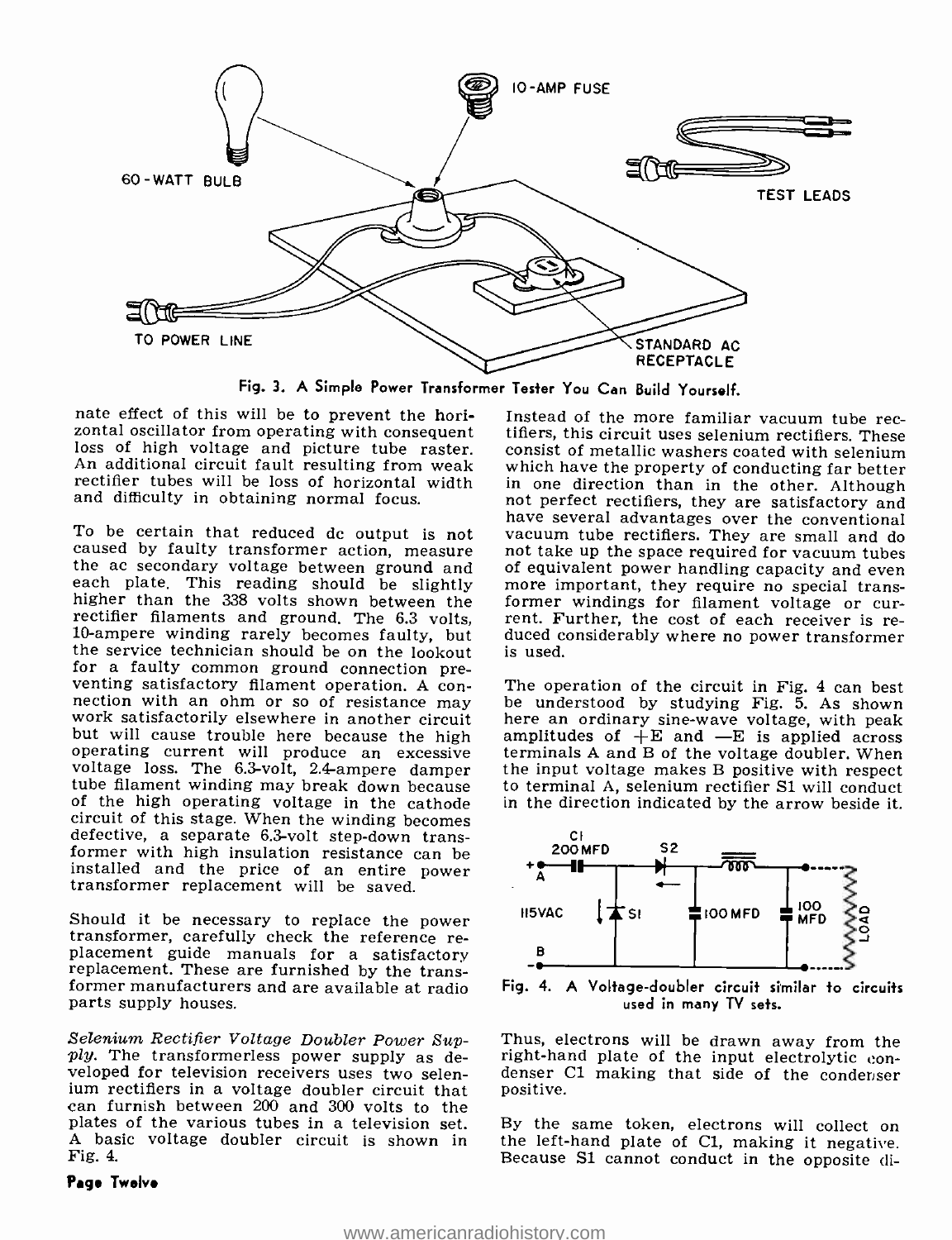rection, the voltage across Cl is in series with the ac supply to S2 and when the ac is of correct polarity, S2 gets ac plus the dc voltage. On the other ac polarity, zero voltage is applied to S2 and there is no conduction.

Therefore, when S2 conducts, its supply voltage will be the dc stored in C1 plus the ac voltage. Fate of replacement has led to the development<br>When these voltages are combined, the over-all of two additional types of "dry" rectifiers. One effect is to raise the reference level of the sine-<br>wave from zero to  $E$  so that the peak positive value of the sine-wave applied to S2 is then 2E. just twice the peak positive value of the input voltage. The second half of the voltage doubler able feature of these improved rectifiers is that is nothing more than the simple half-wave rec- all selenium rectifiers in all television sets can tifier and filter circuit previously discussed. The be easily replaced with either the Silicon or<br>function of this section is simply to rectify Germanium types. Reports indicate that imfunction of this section is simply to rectify and smooth out the voltage applied to S2. In practice, this voltage measures somewhat less twice the peak value of the line voltage because of the voltage drop in the selenium rectifier and the presence of the receiver load.

Trouble -Shooting the Voltage Doubler Power Supply. Since this type of power supply has the the rectifier. To the previous familiar odors of common  $B$ — leads connected to one side of the a burned resistor and over-heated power transpower line, and does not use a power transformer that serves to automatically isolate the dc circuit of the receiver from the power line, service technicians use an isolation transformer<br>when conducting actual circuit tests. Isolation From the theoretical discussion of the voltage when conducting actual circuit tests. Isolation between the power lines and receiver greatly reduces shock hazard and also protects power line operated test equipment.

The most common receiver symptom that derelops when selenium rectifiers "age" and is failure of the input filter condenser. This usdecrease the dc output is lack of full horizontal ually opens the condenser so<br>width. This may be accompanied by poor focus voltage is obtained across it. width. This may be accompanied by poor focus and low brightness. A quick power supply check is to measure the dc output and compare the value with the service data on the set. A voltage loss of only 15 volts may reduce the horizontal deflection output so that full-scan cannot be obtained and the raster edges will fall short of reaching the picture tube sides.

35Z5 tube. Then connect the two terminals of the selenium rectifier so the side marked "plus" connects to the cathode Pin terminal 8 of the 35Z5 socket of the tube tester and the power line side connects to the 35Z5 plate pin terminal 5. In this way the selenium rectifier is substituted for the cathode-to-plate path of the 35Z5 and should give you the same reading on a tube tester as a good 35Z5.

The relatively high internal voltage drop and rate of replacement has led to the development new rectifier type is made from Silicon and the other, from Germanium. Both of these units have been designed for long life, low internal voltage drop and ease of installation. A desirable feature of these improved rectifiers is that be easily replaced with either the Silicon or proved deflection operation is obtained through the higher dc output available when the original selenium rectifiers are replaced. Selenium rectifiers consist of a number of individual units assembled under pressure in a series arrangement. A single unit can break down and permit the resulting excessive current flow to overheat the rectifier. To the previous familiar odors of former, we can now add another tell-tale smell; that of rotten eggs which identifies a shorted selenium rectifier.

doubler circuits, we can see the importance of the input condenser Cl shown in Fig. 4. The input voltage to the second rectifier is largely dependent upon the voltage developed across the condenser. A trouble frequently encountered ually opens the condenser so that little or no

A quick service check will consist of bridging an equivalent high capacity filter condenser (with the polarity carefully noted) across the suspected unit. If the condenser is open, the test will produce the sudden appearance of both sight and sound.

There are special selenium rectifier testers on In testing suspected selenium rectifier units, it the market but a standard emission tube tester is most satisfactory to use the substitution can be used to partially check t In testing suspected selenium rectifier units, it is most satisfactory to use the substitution method. Obtain replacement units of equivalent placements as substitutes for the existing units. The additional power supplied by the replacements should eliminate the fault circuit conditions if caused by weak seleniums.



Page Thirteen

<www.americanradiohistory.com>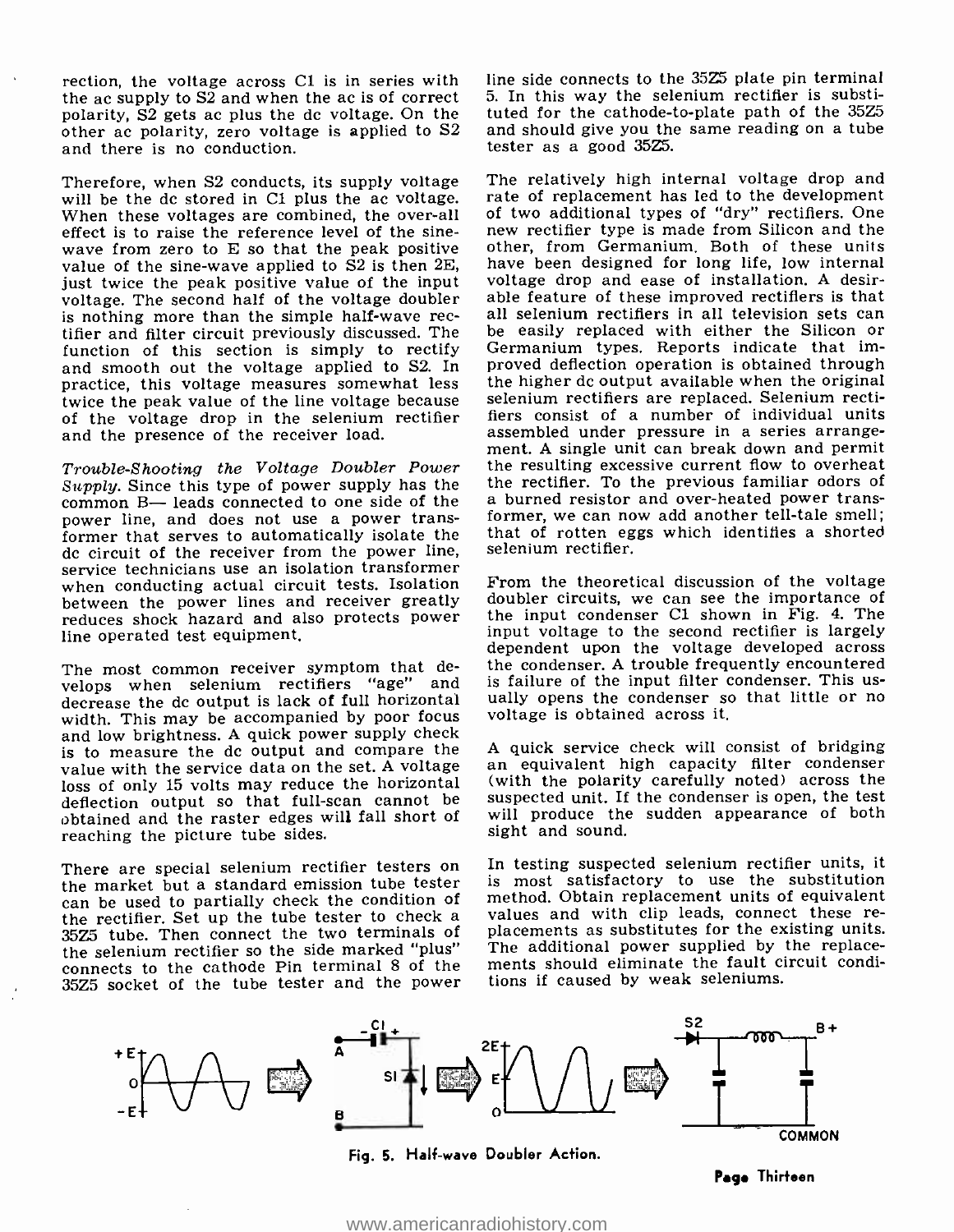Television-Receiver High Voltage Power Supply. Therefore, the voltage across it is sometimes<br>Almost all modern television receivers use some form of flyback high voltage pulses<br>form of flyback high voltage power supply to furnish the picture tube anode voltage. In Fig. 6, we see a basic flyback power supply circuit commonly used in modern receivers. VT1 is the horizontal output tube, the output or plate circuit of which is connected to the primary of T1. T1 acts as a combination horizontal output Tl. T1 acts as a combination horizontal output This is a very economical type of high voltage transformer and high voltage transformer. The supply because it utilizes parts that are essential two secondaries of Tl of the winding of the high voltage rectifier filament supply and the winding that supplies a sawtooth current to the horizontal deflection yoke. (Incidentally, it



Power Supply.

cps).

in the horizontal deflection coils due to the rapid iump across to the screwdriver tip. Only a small collapse of deflection coil current. This occurs arc or none at all will be present when a faulty at the end of each cycl cycle is utilized in supplying high voltage and tional test<br>shaping the sawtooth current wave form. Thus, one stage. shaping the sawtooth current wave form. Thus, positive voltage pulses appear across the transformer winding that is connected to the horizontal deflection yoke.

2000 and 3000 volts. The windings connected to the plate of VT2 has four or five times as many turns as the one connected to the deflection yoke.

 $1.25 \times 10^{-4}$ 

Page Fourteen

Therefore, the voltage across it is sometimes filter condenser Cl is such that it does not discharge, appreciably between pulses. Again, these pulses are at the frequency of the horizontal oscillator stage.

should always be clearly understood that the using a high voltage rectifier with a filament source of the sawtooth wave form is the output winding of a transformer. The only completely circuit of the horizontal oscillator supply because it utilizes parts that are essential for the sweep circuits so that no special oscillators are necessary. The power supply is created simply by adding a few more turns to the primary of the horizontal output transformer and using a high voltage rectifier with a filament winding of a transformer. The only completely new parts added are the rectifier tube, con-<br>denser, and the filter resistor. Besides being very inexpensive, the power supply has the advantage of producing high ac voltage only during retrace time when the screen is dark. Thus no interference appears on the picture from this source.

> If anything happens to any part of the horizontal sweep circuit that makes the deflection fail, the high voltage pulse will not be generated, and therefore, there will be no high voltage applied to the picture tube. If high voltage was applied while the sweep was inoperative, the stationary or unswept electron

Fig. 6. Schematic Diagram of a Fly-back High-voltage  $ply.$  A diagram of a typical horizontal sweep<br>System and high voltage rectifier is shown in the scanning line repetition frequency of 15,750 borizontal output stage will remove the high<br>costs. The scanning line repetition frequency of 15,750 voltage from the second anode of the picture<br>tube. Trouble of this type defective high voltage rectifier tube. The tubes<br>a high voltage supply, the secondary winding<br>a used in the high voltage rectifier circuit fre-<br>a high voltage supply, the secondary winding<br>quently break down. An easy way t Trouble-Shooting the High Voltage Power Sup-<br>ply. A diagram of a typical horizontal sweep<br>system and high voltage rectifier is shown in<br>Fig. 7. A defect in the high voltage rectifier or voltage from the second anode of the picture used in the high voltage rectifier circuit frequently break down. An easy way to check the high voltage rectifier is to use a screw-driver with a metal blade and insulated handle. Bring fier plate top cap. When high voltage is present, jump across to the screwdriver tip. Only a small component has prevented the high voltage and sweep circuit from operating. When a circuit defect is evident in the horizontal system, additional tests must be performed to isolate it to one stage.

voltage is not being applied to the plate, you<br>These pulses are high voltage, usually about in must, try to isolate the defect to one stage in Checking The Horizontal Sweep System. If your tests of the high voltage rectifier indicate high 'must, try to isolate the defect to one stage in the horizontal sweep 6ystem. There are number of methods that can be used to ' determine whether the trouble is in the horizontal oscillator, horizontal amplifier or damper stages.

#### $\mathfrak{s}_{\mathcal{A}}$  ,  $\mathfrak{s}_{\mathcal{A}}$  ,  $\mathfrak{s}_{\mathcal{A}}$  , and <www.americanradiohistory.com>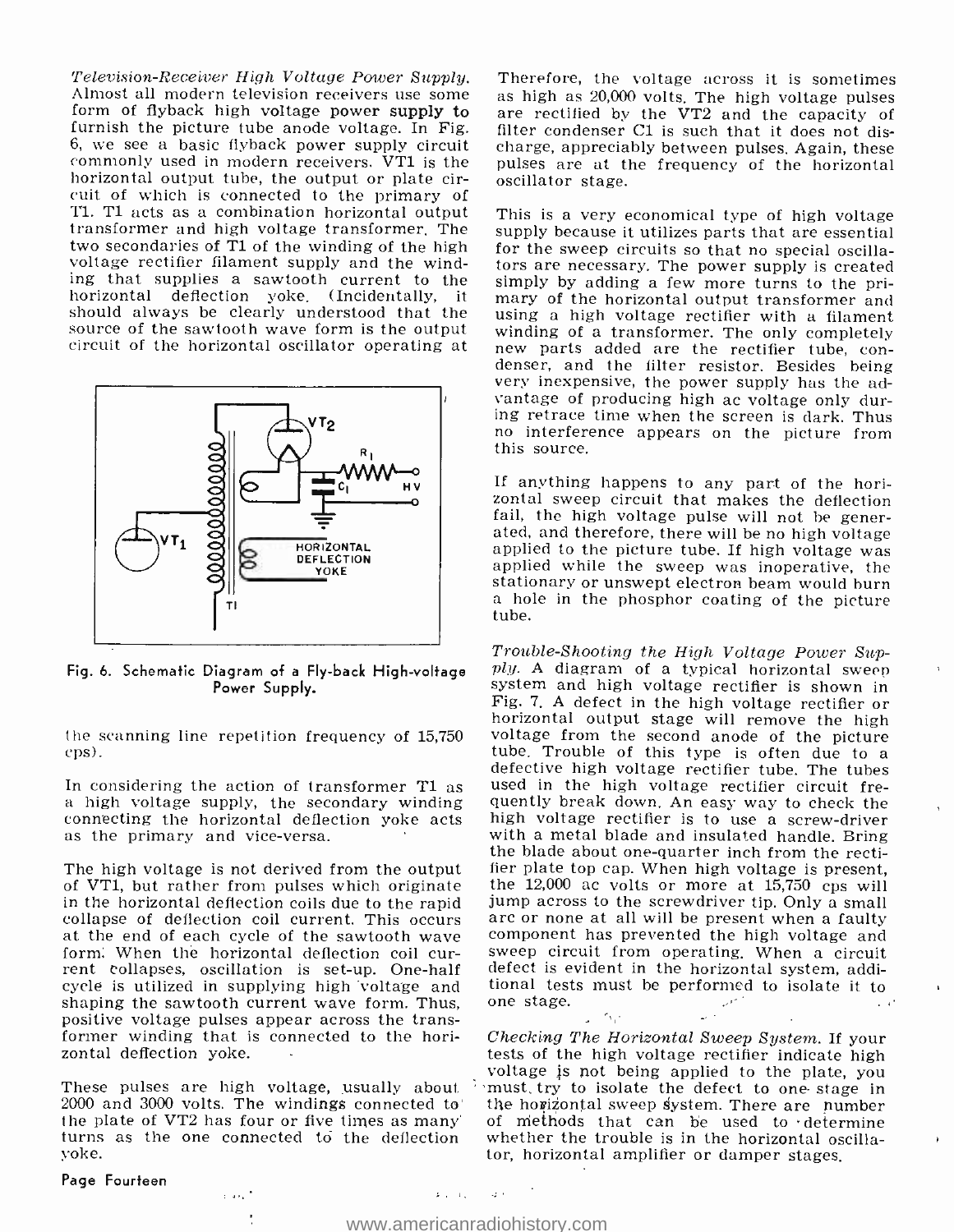

Fig. 7. Horizontal Output Stage.

Sweep Defect. To use a voltmeter in isolating the defect, connect it to measure the voltage across the control grid resistor used in the hori-<br>zontal output stage. In Fig. 7, touch the negative zontal output stage. In Fig. 7, touch the negative enough to justify trying a replacement.<br>lead of the meter probe to the control grid of V1 and the positive probe to the chassis. With the set turned on, there will be a negative voltage on the control grid of this stage if the signal from the horizontal oscillator is reaching VI.

voltage furnished by the horizontal oscillator and called "the horizontal drive voltage" should should perform to locate the defect as quickly be between 10 and 25 volts negative. When this and efficiently as possible. dc voltage is found at the control grid of V1, then the defect is in the horizontal amplifier, damper, or in the horizontal output transformer.

If a voltmeter test shows the horizontal signal is not reaching the control grid of V1, the trouble might be due to a defect either in the erating voltages. A quick substitution check necessary in portable receivers, power supply<br>can be made for an open coupling condenser parts must be maintained in better condition. C2 in Fig. 7. Once you have isolated the trouble, you can concentrate on the defective section or stage. Then check the operating voltages and ufacturer's service information to find the actual cause of the trouble.

**F**equently, checking the parts with an ohm-<br>meter will indicate a faulty part. However, in some cases, particularly where the lack of high voltage appears to be due to a defective horizontal output transformer or deflection yoke, rectifier. The low filament power rating of these you may be unable to prove conclusively that battery type tubes result in the normal operatyou may be unable to prove conclusively that the part is defective by any method other than a replacement. However, if you use the pro- cedure we have outlined, you should be able to isolate the trouble to one part even though

Using a Voltmeter to Isolate the Horizontal it may be impossible to prove, beyond a reasonable doubt, that the part is the actual trouble maker, the fact that you can eliminate all the other parts in the circuit is generally proof

is important that you know exactly how to go<br>The service information will indicate that the about searching for the cause of the symptoms. "No Raster" is a very common complaint in television sets. You will probably find this symptom more often than any other single complaint in your television service work. Therefore, it The chart in Fig. 8 lists step-by-step tests you

#### Portable Radio Power Supplies

The power supply used in three-way portables is almost identical with the circuit used in ac -dc home sets. However, due to the much closer operating voltage power tolerances, that are parts must be maintained in better condition.

The rectifier type may be either a tube or selenium rectifier. Currently the selenium rectifier type is used almost exclusively in portable three -way receivers. Rectifier tubes such as the 35Z5, 50Y6, 117Z3 or 117V6 have been widely in for repair. The heater voltage of the rectifier tube must be supplied by the ac line. But dc heater voltage is used for the remaining re-<br>ceiver tubes and is furnished by the B supply ing glow, being very dim and almost impossible to see. On the other hand, a rectifier tube filament operating directly from the power line lights very brightly.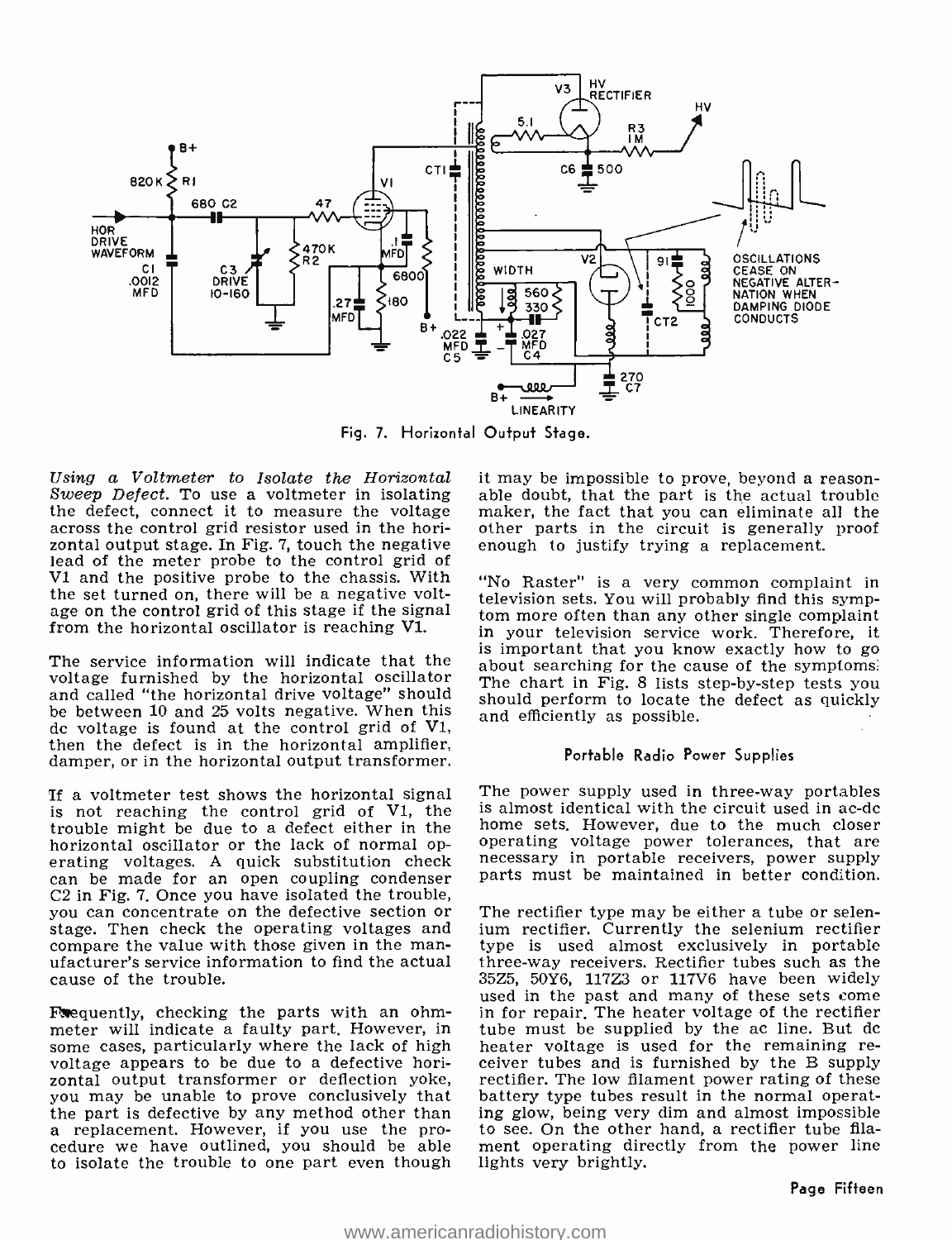

Fig. 8. A Servicing Procedure for use in TV sets where there is no raster.

At first glance the service technician may be somewhat puzzled by the apparent lack of filament power for all tubes except that of the rectifier. However, keep in mind that though It is necessary to use a rectifier of at least 100 it is possible to have a faulty filament circuit, milliamperes capacity to give the units a large you will find it very diffic you will find it very difficult to detect the filament light during normal operation. If in doubt, signers use 75-milliampere rectifiers in the origuse your voltmeter to see if normal filament inal design, the safety factor is not large enough voltage is present and if it voltage is present and if it is, you can safely ignore the apparent lack of filament light.

Where the rectifier filament tube voltage rating occupied by the 75-milliampere unit. In this is less than the power line voltage, a resistor must be provided to drop the line voltage to the suitable value. This line voltage drop- container not unlike a large paper condenser ping resistor can take the form of a long-flexible in appearance. You can mount them almost any wire wound around the line cord. This special Nichrome wire is called resistance wire. Later models use fixed resistors of suitable wattage. mounted on the chassis. One of the benefits derived from replacing the tubes with the power-supply-for-a-three-way-portable-receiver.<br>selenium rectifier was the elimination of the The series filament circuit obtains its power selenium rectifier was the elimination of the The series filament circuit obtains its power<br>line voltage dropping resistors with their possi-<br>from the dc output through the  $B+$  dropping line voltage dropping resistors with their possi- bilities of break -down.

rectifier by connecting the positive ends of the rectifier to the cathode connection of the tube, and the negative side to the plate connection. They may be wired into the tube socket from the top if necessary. The only precaution needed

here is the selection of a rectifier that will have enough capacity to supply both the filament and plate current requirements of the receiver. It is necessary to use a rectifier of at least 100 milliamperes capacity to give the units a large milliampere size in a standard disc form may<br>be too large for the chassis space formerly case, use the selenium rectifier type made in tubular form, The enclosure is a cardboard container not unlike a large paper condenser place on the chassis, as long as you do not short circuit the leads.

The dry "selenium rectifier" has no filament the extra filter condenser marked CF. This filaso needs no dropping resistor. Incidentally, a ment filter condenser has a very high capacity tube rectifier may be replaced with In Fig. 9, we see the basic selenium rectifier power supply for a three-way portable receiver. resistor, RF. In addition to both power supply-<br>filters marked C, the filament circuit requires ment filter condenser has a very high capacity filament voltage is normally approximately 8 volts.

> The simplified, battery-line power, transfer switch marked A, B, C, and D shows how the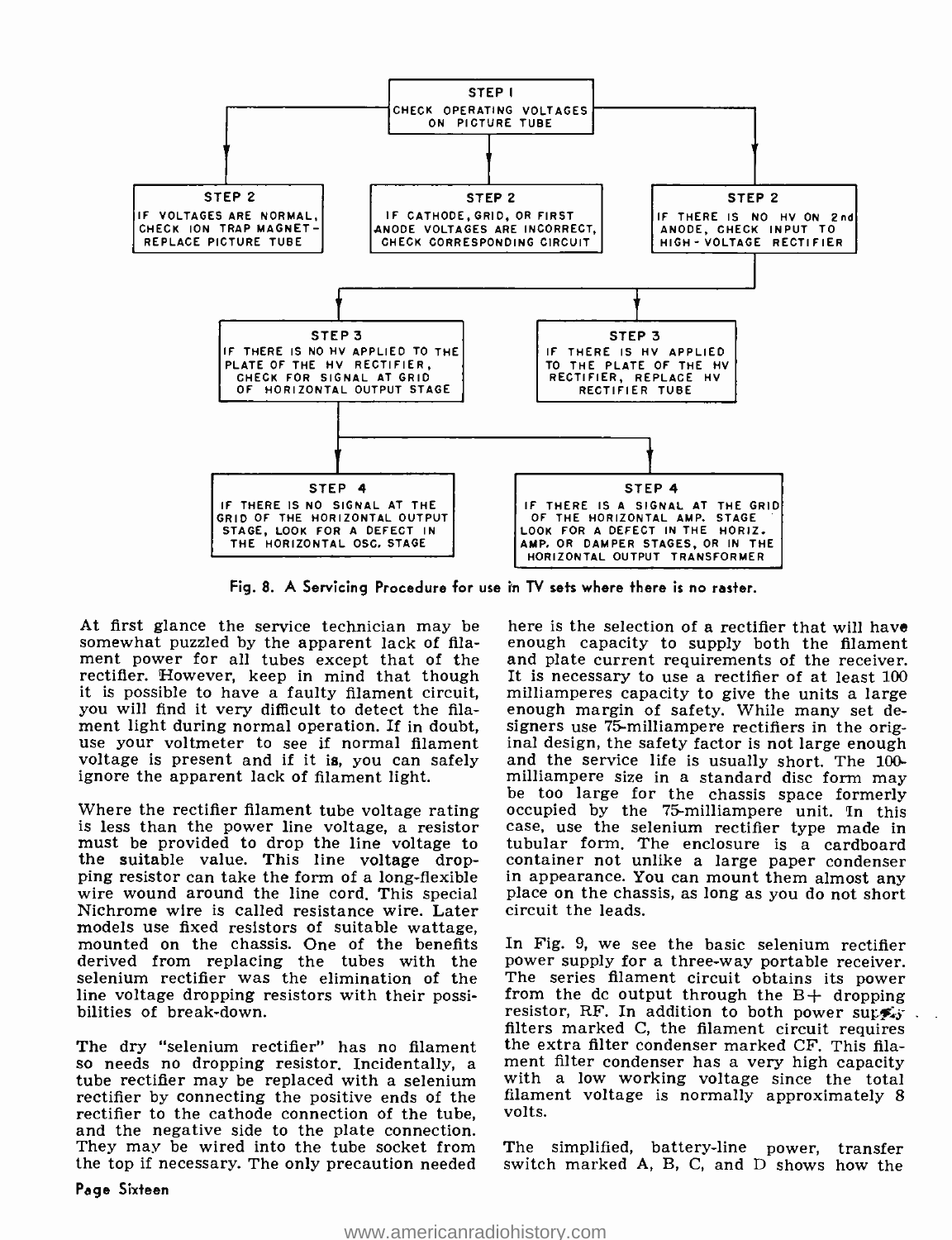filament and plate-screen circuits will receive their proper operating voltages from either the power line or battery supply.

r The small resistor marked RS is known as a surge resistor. It limits the current flow through the rectifier and into the input filter condenser. This resistor is usually between 27-37 ohms with voltage is the first thing that should be checked.<br>
a tube rectifier and from 47 to 75 ohms with If the voltage is not less than 120 volts, with an<br>
a selenium rectifier. I with the instant -operating selenium rectifier than with tubes. Selenium rectifiers begin to conduct current the moment voltage is applied. While the tube rectifiers require a warm-up period of several seconds. With instantaneous and greatly effect the operation of the i-f or conduction, the full voltage will be applied to audio amplifier tubes, but low filament voltage conduction, the full voltage will be applied to audio amplifier tubes, but low filament voltage the input filter  $C$ . A large uncharged capacitor on the mixer will prevent the oscillator section the input filter C. A large uncharged capacitor appears as a dead short when voltage is first<br>applied so the current is limited only by the external circuit resistance. Since the rectifier will<br>be damaged by excessive current, a surge resistor is used to limit the current. After the tube is replaced by a selenium rectifier, the surge resistor should be doubled in ohmic value. A  $\frac{1}{2}$ -watt resistor should always be used here so this resistor can act as a fuse. A sudden cur-<br>rent overload will cause the little resistor to ex-<br>plode, sometimes quite violently and in opening rectifier cathode will drop to between 40-50<br>the supply circuit, save the r damage. If this resistor is found burned or discolored, always investigate to see if a short caused it. Incidentally, a special type of resistor – case, if shunting with a good condenser raises<br>has been developed by some manufacturers for – the voltage more than 10 volts, replace the old has been developed by some manufacturers for use in the circuit. This resistor type opens up rather easily without exhibiting any discoloration but detection of the faulty unit will be a final test, if the right voltage is applied to the made when a quick meter check shows the

resistor to be open. One of the best clues to the condition to the surge resistor is to measure the output voltage under full load at the input filter condenser and at the plus terminal of the rectifier.

When servicing the power supply, the output voltage is the first thing that should be checked. If the voltage is not less than 120 volts, with an volts, with a 110 volts input, we can expect trouble because it will cause low filament voltage. Lower than normal filament voltage may not greatly effect the operation of the i-f or of the tube from working.

First, check the rectifier by substitution. Plug in a new tube or unhook one wire from a selenium rectifier and substitute a known good one.

If this fails, try bridging a good filter condenser of sufficient capacity for the input filter.

If the input filter is open, the voltage at the rectifier cathode will drop to between 40-50 volts. The exact voltage loss will depend upon the extent of the condenser failure. In any case, if shunting with a good condenser raises one. One other trouble, which might be some-<br>what baffling, lies in the tubes themselves. As whole filament string and there is still trouble,



Fig. 9. Typical Portable Radio Power Supply and Power Transfer Switch.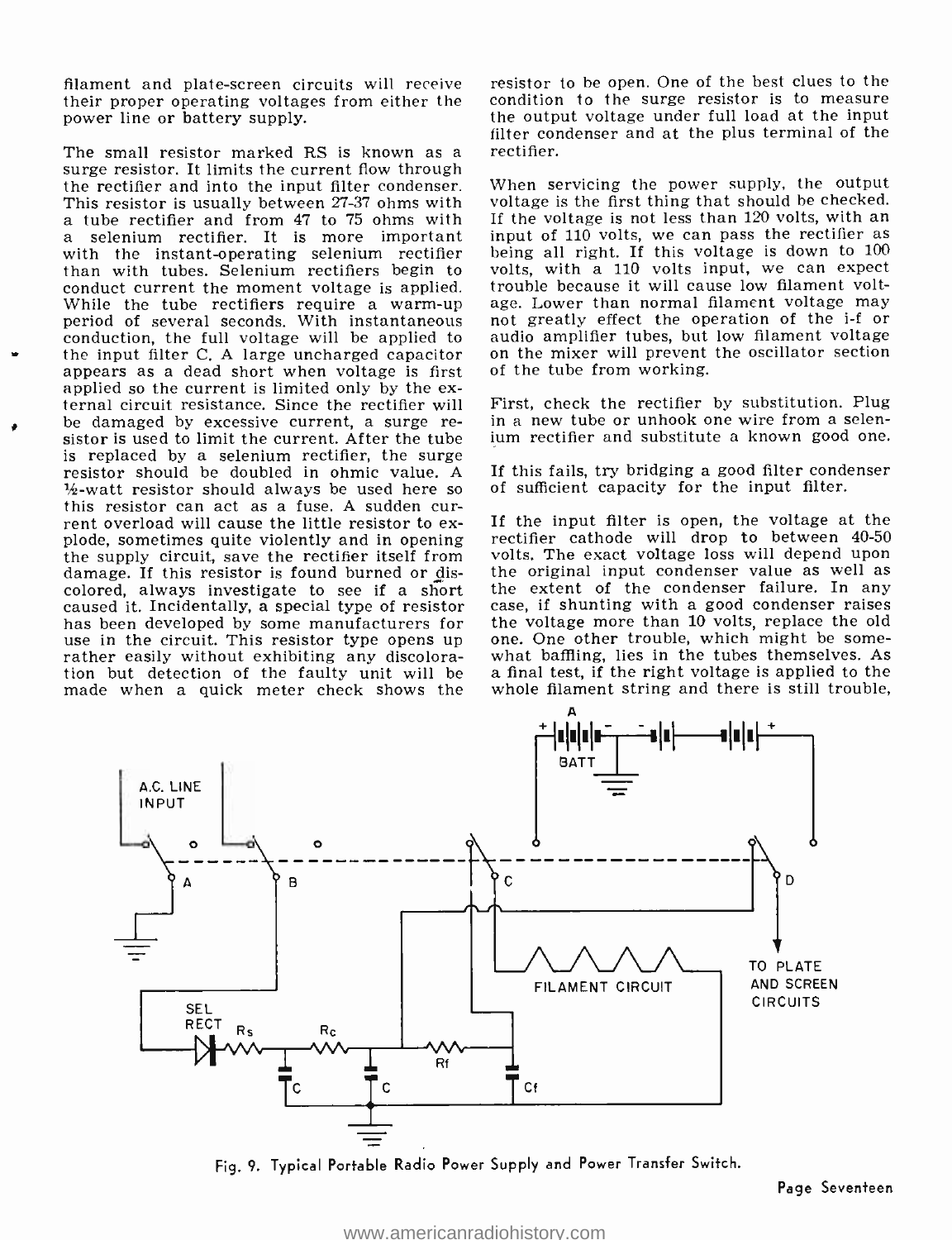check the voltage across each tube. Carefully in auto-radio power supply results. Since the place the test leads on the filament terminals battery voltage cannot be directly increased of each tube socket in turn. Be extrem tious in performing this test procedure because<br>an accidental short between adjacent terminals may place a high dc voltage on the tube filaments and burn them out. If the filament resistance of one tube builds up, due to a defective filament, this tube will take more than its The simplest way is to make and break the share of voltage, causing the filament voltages circuit, causing the current to flow in pulses, share of voltage, causing the filament voltages of the other tubes to be too low.

One case was found where a 1N5 i-f tube fila-One case was found where a 1N5 i-f tube fila-<br>ment had 3.4 volts while the 1A7 oscillator tube had only a magnetic field, ac is induced in<br>had only .8 volts and refused to work. The 1N5 the secondary, with the voltage step checked fairly good in a tube tester but obviously had a high resistance filament because a new 1N5 cleared up the trouble. Normal filaa new 1N5 cleared up the trouble. Normal fila-<br>ment voltage for the 1A7 and 1N5 is 1.5 volts. and it will be ac, reversing its direction of flow

We come now to a very common trouble, open  $\frac{1}{100}$  Now then, our problem is to make the switching output filter condenser is actually a common bypass unit. That is, it furnishes a low impedance job of the vibrator. There are different types<br>path to ground for the signal circuits of the and makes of vibrators, but no vibrator is any-<br>audio, i-f and mixer stages. If audio, i-f and mixer stages. If this condenser thing but an automatic switch connected in is open or if its capacity falls off too much, primary circuit of the power transformer. is open or if its capacity falls off too much, the impedance of the return path rises. This impedance is common to several stages and when the filter condenser opens, loses capacity or develops a high power factor. The result is motorboating or oscillation. Filter condensers can be checked for loss of capacity or a high power factor quite easily.

Simply bridge a good condenser across the sus- pected unit; the trouble will clear up immediately if the condenser is open, has lost ca-<br>pacity or has a high power factor. Never leave<br>a good condenser shunted across a defective<br>one. Always take the bad one out of the circuit<br>because it might develop leakage lat cause other trouble. The shunting test is of<br>
no value if the condenser is shorted or leaky. Let's examine the operation of a modern vibra-<br>
tor as shown in Fig. 11. A rigid mechanical

and solder in the replacement condenser. This been omitted from the drawings so that the prevents the sudden current surge on the power vibrator action can be more clearly visualized. supply that results when an uncharged filter  $A$  full cycle operates in this fashion: When cur-<br>condenser is added to an operating set. This rent is applied, it flows through the driving condenser is added to an operating set. This rent is applied, it flows through the driving sudden current surge may overload the rectifier magnetic coil, through the "running contact," sudden current surge may overload the rectifier out.

#### The Auto Radio Power Supply

Theory of Operation. One of the main differences between automobile radios and home radios lies in the power supply. The filament voltage can come directly from the 6 or 12 volt action, and also helps to set the speed of the battery, but the required plate supply is from vibrator. When the reed moves from the resting battery, but the required plate supply is from vibrator. When the reed moves from the resting 150 to 250 volts dc. Getting the plate supply position, the driving contacts break the cir-150 to 250 volts dc. Getting the plate supply voltage from the battery is the major problem

Page Eighteen

in auto-radio power supply results. Since the with a step-up transformer because a transformer can only operate on current changes, the amount of battery current flowing through the transformer primary must be changed at reg- ular intervals.

The simplest way is to make and break the as in Fig. 10. This is a changing current building up to a maximum, then collasping to zero, the secondary, with the voltage step up determined by the turns ratio of the primary and secondary windings. Since we can get any each half cycle.

in the primary circuit automatic. This is the and makes of vibrators, but no vibrator is any-



Fig. 10. Using a Switch to give Pulsating DC in <sup>a</sup>Transformer Winding.

When paralleling filter condensers in portable frame supporting the leads and coils is used receivers, it would be wise to turn the set off as well as sponge rubber padding. These have and solder in the replacement conden or the tube filaments and cause them to burn and on through this to ground. During this out. Let's examine the operation of a modern vibraas well as sponge rubber padding. These have and on through this to ground. During this is placed across the magnetic coil in the vibrator. The magnetic field set up in the coil pulls the flexible reed or moving center arm away from its resting position toward the coil as shown in Fig. 12A. The small bit of iron at the end of the reed is placed there to aid in this action, and also helps to set the speed of the cuit from the battery to the coil. The magnetic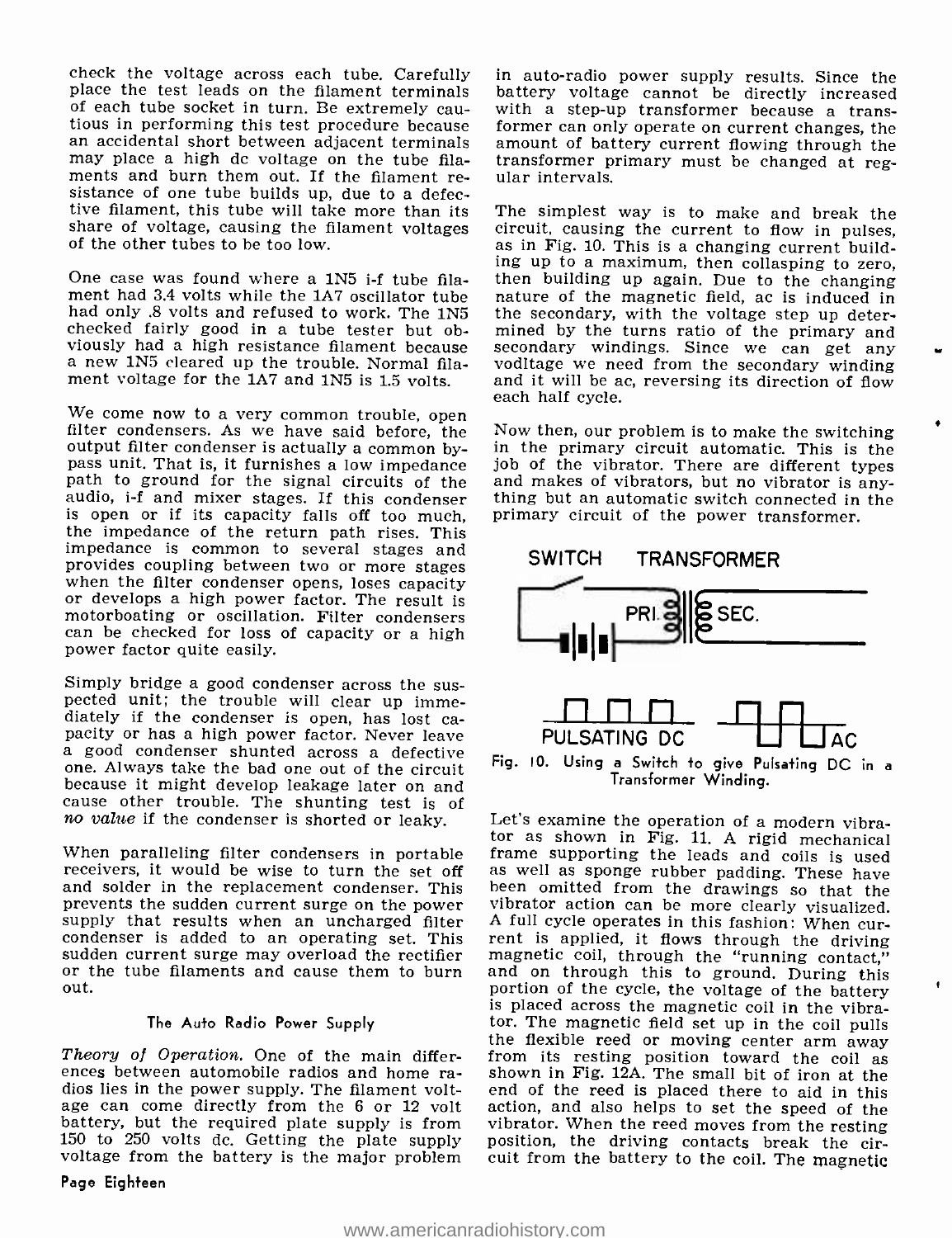

Fig. 11. A modern vibrator.

back toward the resting position. When the good deal of the trouble, is called a "buffer con-<br>reed is pulled toward the coil, it closes the denser," Whenever we break a circuit carrying reed is pulled toward the coil, it closes the contact at A; when it is released, its momentum carries it back to the resting position opening conta contact A and overshooting enough to close the tacts. contact A and overshooting enough to close the contacts at B as illustrated in Fig. 12B. Thus,<br>in one full swing the reed has alternately Therefore, we must provide some means of getin one full swing the reed has alternately Therefore, we must provide some means of get-<br>grounded the two ends of the primary windings ting rid of or at least reduce the contact arcing.<br>(see Fig. 13). The primary current h (see Fig. 13). The primary current has started to flow first in one direction from the center tap, through one half of the primary winding to the grounded end, and has then been forced at both contacts with a small capacity control to reverse its direction by the action of the denser in the transformer secondary circuit. to reverse its direction by the action of the vibrating reed and flow from the center tap through the other half of the winding to ground. This cycle is carried on until the circuit is disconnected.

The complete hookup of the vibrator with relation to the power transformer is illustrated in Fig. 13. This circuit also indicates the manner in which the rectifier tube and filter system is connected to the transformer secondary winding so that the output will be a filtered dc voltage between 200 and 300 volts.

Modern vibrators use a standard frequency, 115 cycles per second, although there are some few special types used in public address systems, to run phono motors and tape recordings which have a 60 cycle frequency. The use of the 115 cycles results in a ripple frequency of 230 cycles at the output of the full wave rectifier which is comparatively easy to further since the power pulses from the full wave rectifier are pro- duced at a faster rate.

Troubleshooting the Auto Radio Power Supply. One very special feature, found only in auto



Fig. 12. Pull and Release Positions of a Vibrator Reed.

field collapses, releasing the reed which springs radio power supplies, and responsible for a hack toward the resting position. When the good deal of the trouble, is called a "buffer cona heavy current we get a small arc across the contact. This arc can cause burning of the con-

> ting rid of or at least reduce the contact arcing. the contacts but very large condensers would be required. It is possible to reduce sparking at both contacts with a small capacity con-Fig. 14 shows the sandard placement of a buffer condenser across the entire secondary. Be- cause of the high peak voltages found in the secondary circuit, condensers with a voltage rating of at least 1600 volts must be used. When replacing the buffer condenser, always use the

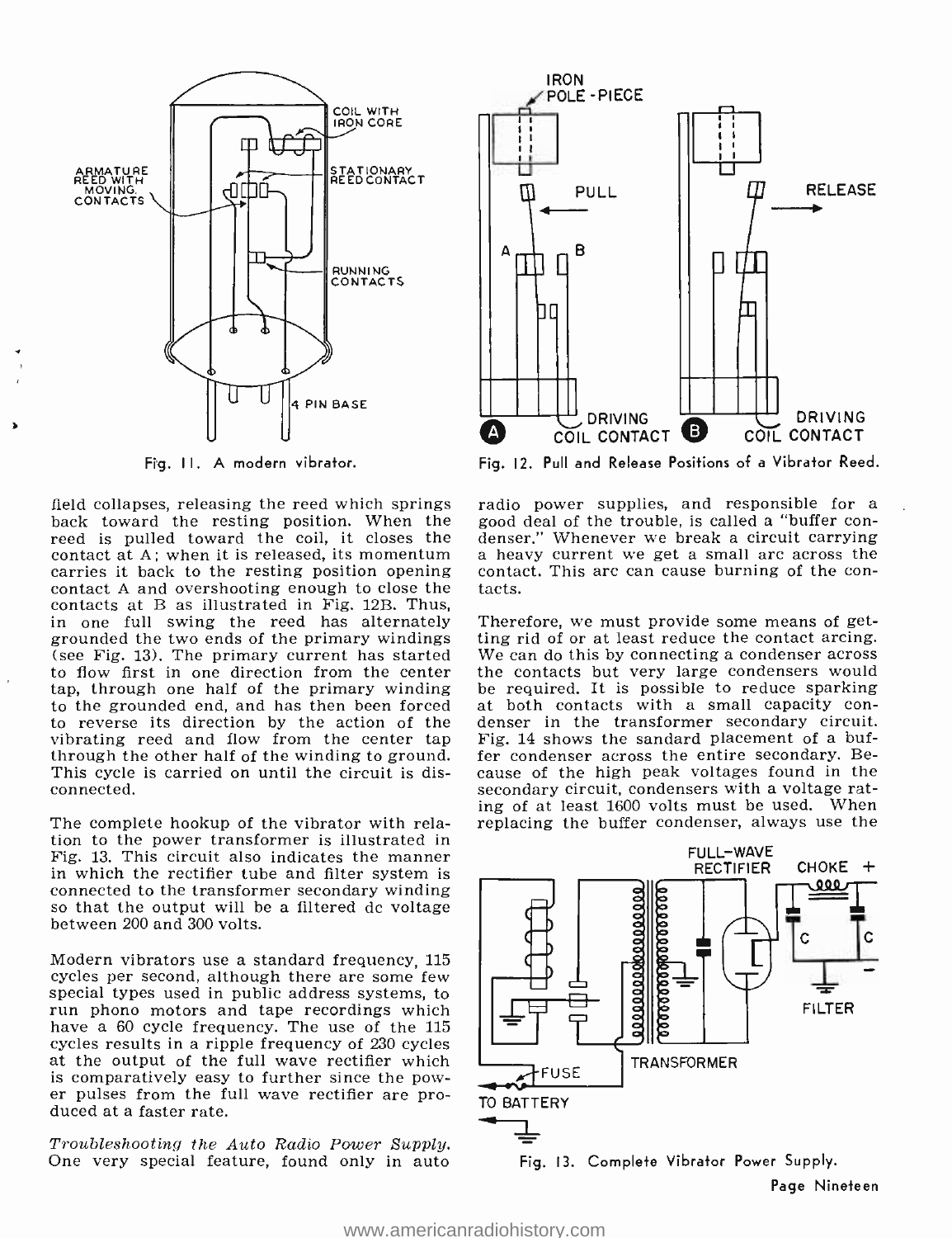same capacity as the original unit. This is be- cause the original condenser value was chosen to operate with one particular power transformer and vibrator.

Follow a set pattern and make your tests in a logical order when servicing an auto set. The essential things must be checked first. If there A number of auto models use the type OZ4 as is no power supply voltage or if the voltage is the rectifier. This rectifier type is called a cold is no power supply voltage or if the voltage is low, it would be of no use to test the remaining receiver tubes. A good sequence to follow with a power supply defect would be something like this: Check the condition of the 9 or 14 ampere ivity combined with low volume may be traced fuse, the vibrator, rectifier tubes, buffer con-<br>defects in the OZ4 rectifier. When in doubt, denser, filter condenser and power

If the fuse is blown out, something has caused troubles. it to blow. Obviously, this could be an actual short circuit but on the other hand it may have been only a momentary overload. An ac-<br>tual short can be caused by an old vibrator with sticking contacts. When the points stick together, excessive battery current burns out the fuse.



Fig. 14. Resistance of Transformer Secondary and Placement of Buffer Condenser.

Occasionally, the set can be jarred sharply and this may release the sticking vibrator contacts. If removing the vibrator reduces the excessive current through the fuse, then you can be cer- tain that the vibrator was at fault and should be replaced. If the replacement vibrator runs "roughly," as indicated by the variation in the sound coming directly from the vibrator, then there is something else wrong. A good suspect would be a leaky or shorted buffer condenser. Shut off the set and pull the rectifier tube, then take three readings at the tube socket with an ohmmeter. Read from ground to each plate; these readings should be within 10% of each other and run about 300 ohms as indicated in Fig. 13. Now read from plate to plate; this will give you the sum of the two previous readings, or around 600 ohms. If you read anything less than the sum of the first two readings, the buffer condenser is leaky or shorted, and the set must be taken out of the car. Be sure to replace the buffer condenser with one of the original capacitance with a working voltage equal to or greater than that of the original condenser. Other frequency encountered power

Page Twenty

supply shorts can be caused by a breakdown in the accumulation between the power transformer winding or possibly within the windings themselves. Either transformer defect would draw excessive current through the fuse and blow it out.

A number of auto models use the type OZ4 as cathode tube since it does not have a filament. Experience has indicated that many intermittent operating troubles, noise and poor sensitivity combined with low volume may be traced to defects in the OZ4 rectifier. When in doubt, tester cannot show the cause of all possible

n r i

## New Roll Chart Available For Model 70 NRI Professional Tube Testers

A new, up-to-date roll chart is now available for Model 70 owners. This chart, dated July, 1957, gives tube test data on hundreds of newly - introduced tubes plus data on the most used older tubes.

If you purchased your Model 70 within the last few months, it may already have this later chart. To check this, roll your chart to the "top." If it reads Form NRI-70 7-57, you have<br>a new chart. If your chart has other than 7-57, you have one of the older charts.

The new charts are available for immediate delivery from the NRI Supply Division. Price is \$1.50 postpaid. Please use the coupon below.

| ORDER BLANK FOR<br>MODEL 70 ROLL CHART                                                                                                         |
|------------------------------------------------------------------------------------------------------------------------------------------------|
| Supply Division<br>National Radio Institute<br>3939 Wisconsin Ave.<br>Washington 16, D. C.                                                     |
| Enclosed is my remittance for \$1.50. Please send<br>me a new Roll Chart for my Model 70 Tube Tester.<br>This chart was printed in July, 1957. |
|                                                                                                                                                |
| Student No. $\ldots \ldots \ldots \ldots \ldots \ldots \ldots \ldots \ldots \ldots$                                                            |
|                                                                                                                                                |
| City Zone State                                                                                                                                |
| If you live in Washington, D. C., please include additional<br>three cents for D.C. sales tax.                                                 |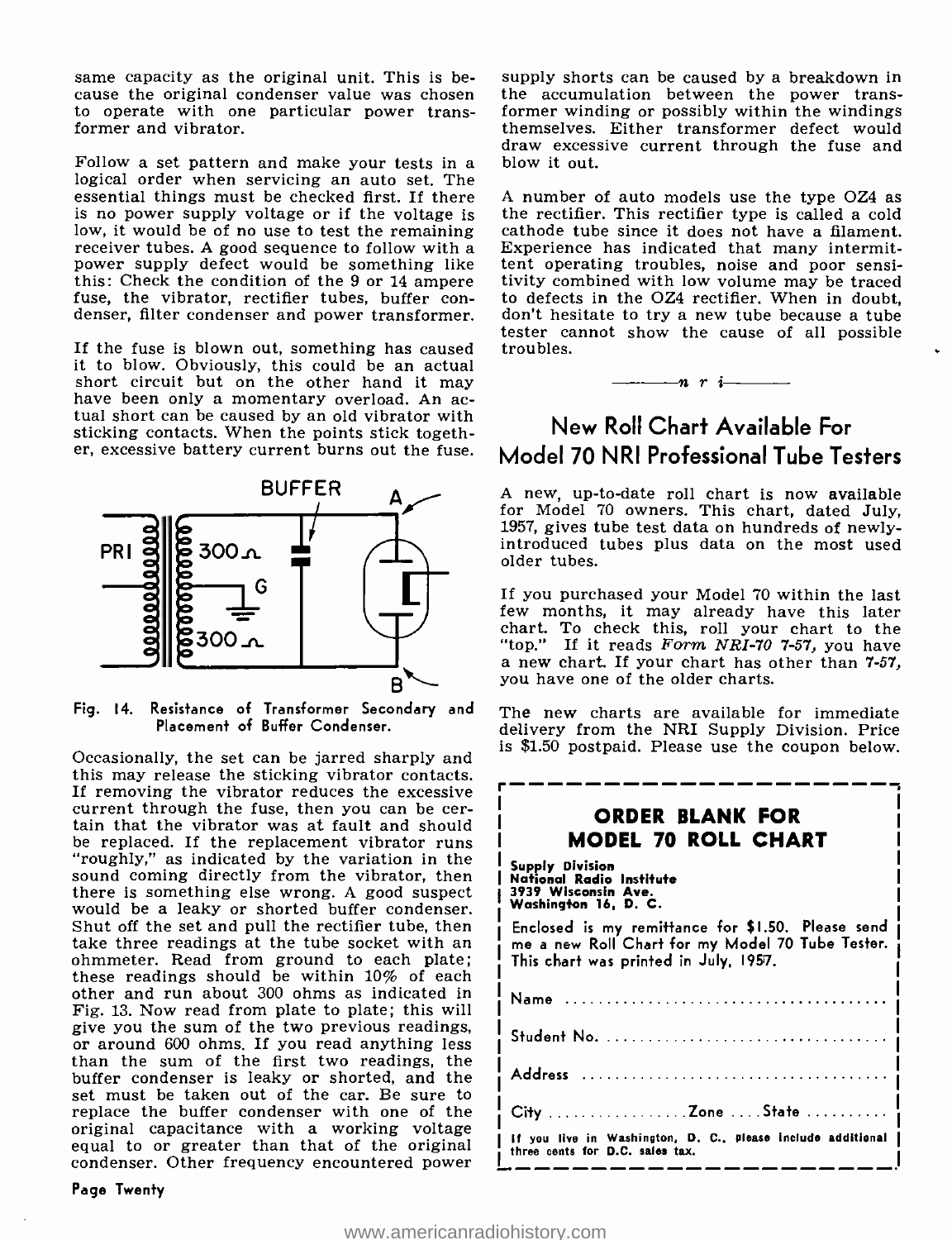# TWO USEFUL **TRANSFORMERS** FOR SERVICE SHOPS

## By DONALD QUADE Chief Lesson Grader

Two of the most useful gimmicks around a serv-<br>ice shop are isolation transformers and auto-<br>transformers. The isolation transformers are used when working with the popular AC-DC radios and TV sets, to avoid shock hazards and protect test equipment. The auto -transformer is a very useful item for raising and lowering line voltages for many test purposes. Either one may be easily made, with a minimum of work and mathematical computation, if some parts are available from the junk box.

The essentials for making either one are: (1) an old power transformer, preferably a fair -sized



transformer. Fish -paper is cut to size and wrapped around block, held in place with Scotch cellulose tape or windings. Use round washers cut from sheet aluminum or heavy fish-paper to keep sides of winding vertical.

one, either good or bad; (2) a supply of wire, of the proper size, and (3) either a coil-winder or a hand-drill and bench vise. For the first step, remove the laminations from the transformer, and carefully peel off the insulating paper from the windings. If it is possible to locate one of the the 5-volt rectifier filament winding, which should use a pair of heavy yellow wires, if the RETMA color code was used, or the 6-volt wind-<br>ing, which should be a pair of green wires, unwind one of them, counting the turns. Divide the total number of turns by the rated voltage of the winding, and you have the "turns-pervolt" figure for this particular transformer. This is admittedly a rather rough check, but it will work out surprisingly close, for our purposes.

Now that you have obtained this significant figure, write it down somewhere so that you won't



FIG. 2. Attaching the pigtail lead at start of winding. Place flexible lead all the way across form as shown, then wind wire over it, soldering the small wire to the exposed end. Tape and varnish this well. Windings go over this pigtail, thus preventing its pulling out.

FIG. I. Wooden form and fish-paper liner for winding through and leave about an inch exposed, after forget it, and then remove the rest of the windings, exposing the insulating form upon which the windings were originally wound. Treat this gently -we're going to use it again unless it is so badly burned as to be worthless. If damaged, take very careful measurements of the inside dimensions and length of it, and make up a re-<br>placement, using several layers of heavy "fish-<br>paper" or insulating cambric. The fish-paper is<br>probably the best, due to its greater heat resistance. Make up a block of wood and wrap the paper around it as shown in Fig. 1. Don't fit the paper too tightly, as this might cause the wind-<br>ings to be damaged while attempting to remove the block from the form. Carefully drill a hole lengthwise through the wooden block, and get a 1/<sub>8</sub> or  $\frac{3}{16}$  bolt, long enough to go all the way the nut is tightened, to hold the form.

> If you happen to possess one of the small coil - winders sold by many radio mail -order houses, good. Otherwise, clamp a small hand -drill in a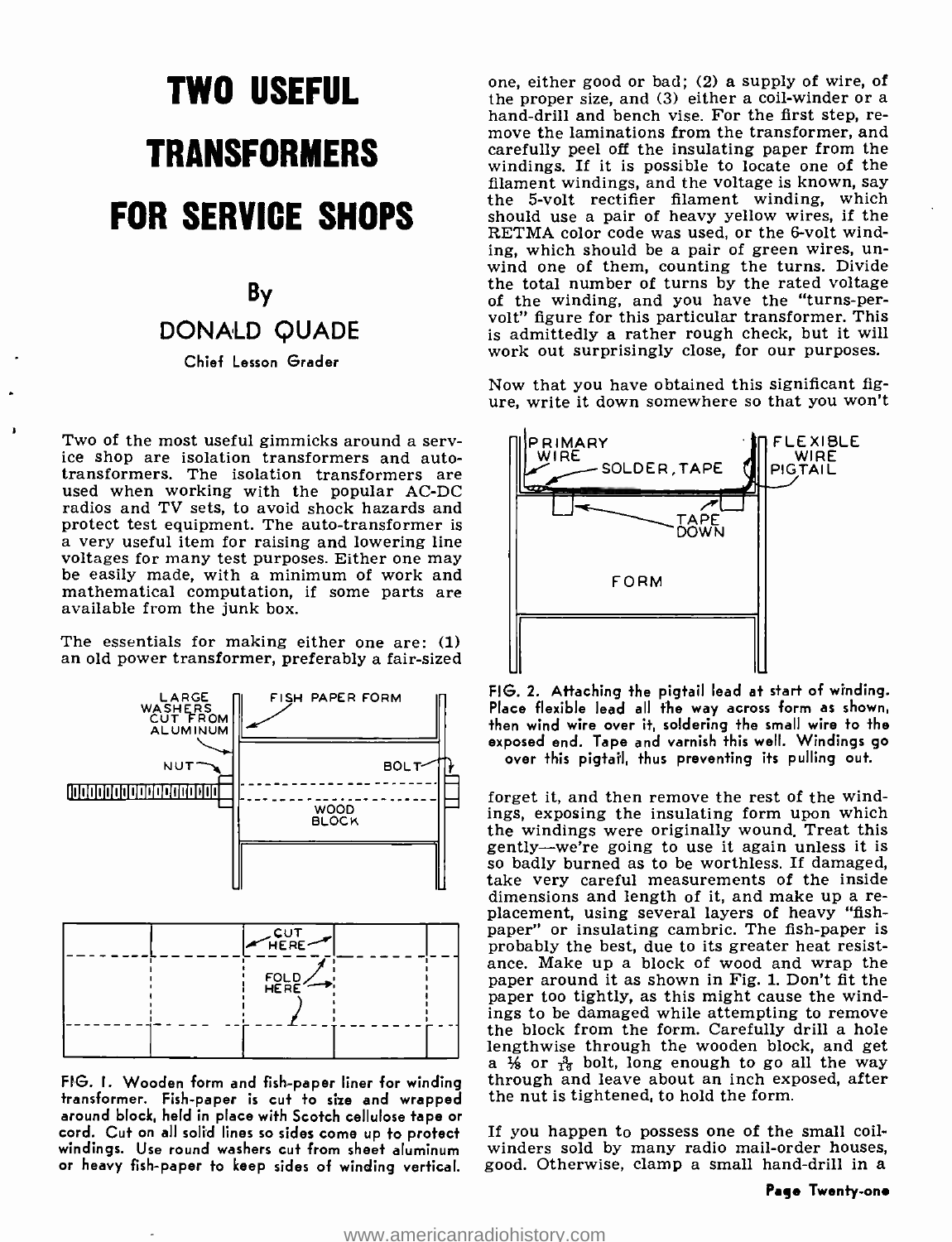vise, and chuck the end of the bolt in it. Count the number of turns made by the form to each turn of the drill handle. Most of them run 4 or 5 to 1, which makes the task of counting turns a little easier. Next, if your wire is on a reel or spool, you're lucky. If not, you'd better wind it off onto one; it makes this next step a lot easier. Make a temporary rack to hold the reel; this may be done with a couple of wooden blocks, notched to take a rod or long screwdriver, or anything that will hold the reel of wire. Place the reel on the floor between your feet, get a good comfortable seat, and you're ready.

A word here as to voltage rating: the size wire used in the new winding, together with the size of the iron used in the core, will determine the load rating of the completed transformer. Since you can do nothing about the core you must<br>choose a transformer of the correct wattage rating for modification. A transformer from a the pigtail leads of a different color, to avoid small 5 or 6 tube radio will handle about 75 confusion. Wind on the same number of turns, watts and will be satisfactory for ac-dc radio receivers and three-way portables. A TV power<br>transformer should be modified for use with action of the cambric with insulating varnish. Also paint<br>ac-dc TV receivers. Use enameled wire of the same size as the original pr maries while a 150 watt transformer might use when dry, remove the core-block, and replace  $\#24$  wire. These considerations apply to both the the laminations. Be very careful when putting isolation and auto transformers.

Now, we're ready. Let's say that the original transformer had a turns-per-volt ratio of 5. This tight with small thin wooden wedges, tapped transformer had a turns-per-volt ratio of 5. This inter-place not too tightly Tigh would come out as something like 25 turns on the 5-volt winding, 32 turns on the 6.3-volt secondary, and 575 turns on the primary, which should have been wound for a design center of 115 volts, but may have been wound for 110 volts, if it was old enough. At any rate, we had better use 115 volts in our figuring, as the aver-<br>age line voltage today runs much closer to 115<br>than it does 110. As we said, this would give us a primary winding of around 575 turns. If we are running up an isolation transformer, which should have an exact 1-to-1 ratio, we can go on up and run on 600 turns for each winding. Just as long as we stay within shouting distance of the original figure, and make both windings ex- actly equal, we're all right.

Begin the winding by taking out a generous amount of inside lead: it might even be a good idea to solder on a pigtail lead of well -insulated flexible wire, taping the joint very well, and then painting it with insulating varnish. Lay<br>this lead across the form, fastening it firmly<br>into place, cover it with one layer of either tape<br>or better still, a small piece of the fish-paper,<br>and proceed with the winding Wind the wire on in layers, from one end to the other, keeping it as flat and neat as possible. The wire, incidentally, should be of the enameled type to prevent shorts. Keep track of the turns, and when you get close to the desired number,





FIG. 3. Schematic representation of isolation transformer. Both primary and secondary have equal number of turns.

try to finish with a smooth, even surface. Solder the outside end of this winding to another piece of flexible wire, insulate well, and cover the winding and lead with another layer of fish paper, or insulating cambric.

That makes the primary. Now, start another winding, using the same size wire, but make the pigtail leads of a different color, to avoid finishing as before. Now, cover the finished winding with a layer of insulating cambric, after painting well with insulating varnish. Also paint thing dry well.

When dry, remove the core-block, and replace in the last few pieces not to cut through the form, causing a short from the core to the windings. If the laminations are loose, make them into place, not too tightly. Tighten the laminations by replacing the original bolts, and the covers, if any, and test for shorts between wind-



FIG. 4. Schematic of "auto- transformer." This may be used to raise and lower the line voltage as needed for test purposes. Only one winding is used, with taps for the various voltages. Tap switch is shown, so that the output may be adjusted as necessary. The input line goes to the taps marked "Common" and "I 15 -v," if the line voltage is 115 volts.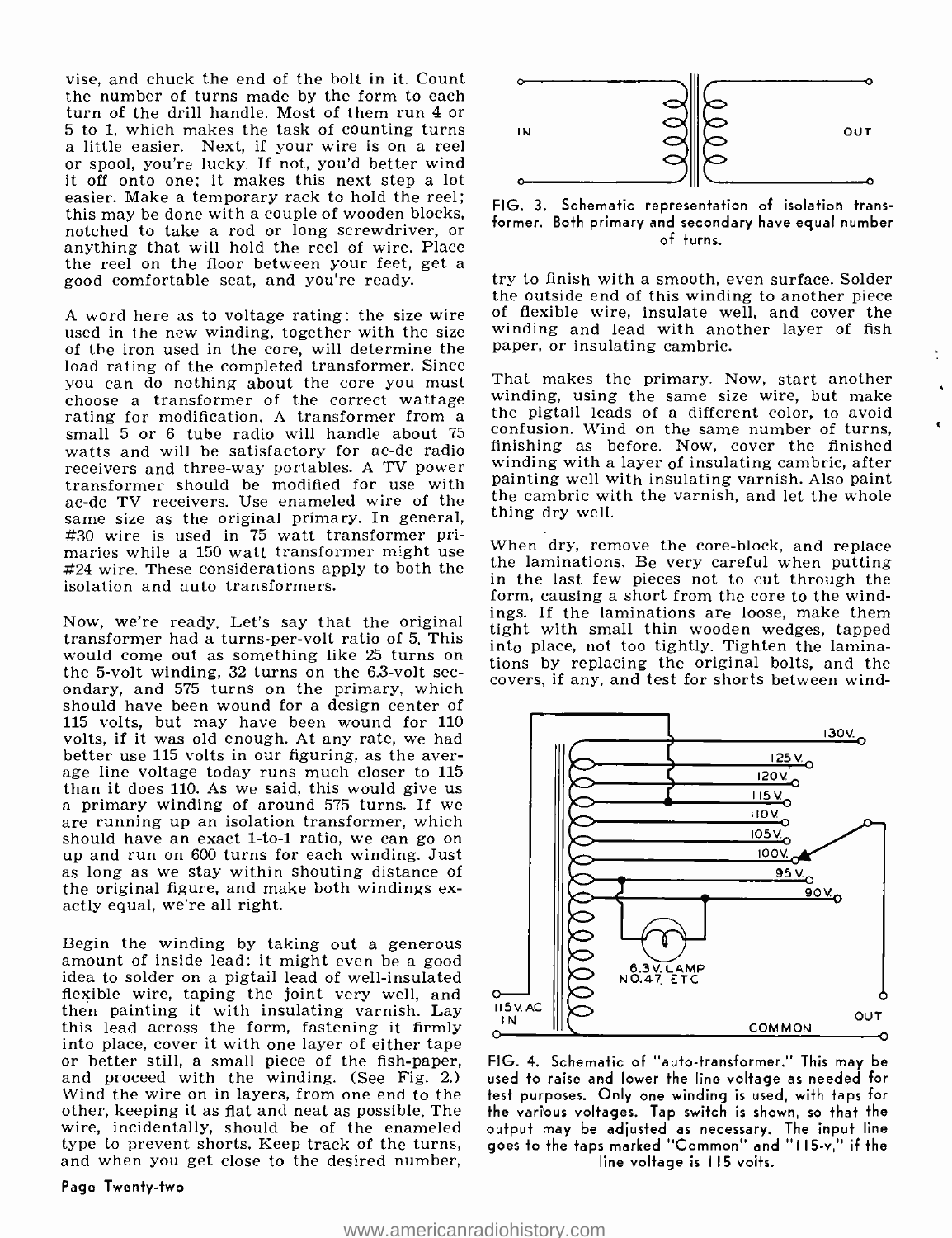ings, and between windings and core, with either a test lamp or an ohmmeter. If none are<br>found, connect a lamp of around 75-100 watts are National Radio-TV News reports with re-<br>across the secondary and put a line cord and gret the accidental death of Graduate Rob plug on the primary, and plug it into the line receptacle. Measure the voltage across the lamp<br>-if you haven't lost count of the turns, it should read just about the same as the primary voltage. The schematic for the completed isolation transformer is shown in Fig. 3.

If you want to make up an auto -transformer as shown in Fig. 4, the procedure is exactly the same as far as the physical details are concerned. For an auto -transformer of the type shown, with a range from 90 volts to 130 volts, in 5 -volt steps, a total of ten taps will be needed. From our figure for the voltage ratio, we know that this transformer will give us 1 volt for every 5 turns we put on. Therefore, our desired 5 -volt steps would be 25 turns apart. As we said in the beginning, this is not an absolutely exact method, but very close.

Assuming an applied line voltage of 115 volts, our first tap would be somewhere around <sup>90</sup> volts from the starting end of the winding. At 5 turns per volt, this would be 450 turns. Thereout a tap by taking a loop of the wire, approxi-<br>mately ten inches long, twisting it, and then Mont Laboratories, Inc., announces a complete sliding a piece of fabric spaghetti over it, to protect it. Then wind on another 25 turns, repeat the process, and continue until the total, some- thing like 650 turns in all, has been reached. Although it may be checked out with an ohmmeter or AC voltmeter, it is much easier to label each tap as it is brought out, using very small paper tags. Finish the transformer up by giving it a good coat of insulating varnish, drying and then replacing the laminations.

4, and connecting the output to a dual recep- tacle. An on -off switch and pilot light may be easily added, if desired. Connect the pilot light across any two adjacent taps, giving you 5 volts AC, which will light a 6-volt pilot, such as the  $\theta$  plan, install, and service every type of system,  $#47$ , to good brilliance, and give long life. The whole assembly may be mounted on a small panel or in a utility box.

The auto-transformer enables you to vary the voltage fed to a receiver. This is quite useful when you suspect that slightly lower than nor-<br>mal voltage is causing the local oscillator in a<br>receiver to fail. Many times this will enable you<br>to spot obscure troubles in three-way portables whose owners claim they refuse to work on the power line at certain times of the day, By ap-<br>plying slightly higher than normal line voltages to other receivers you can often make parts which are on the verge of failure to fail on the bench, thus avoiding an unprofitable call-back.

#### In Memoriam

The National Radio-TV News reports with re-Compton, Kensington, Maryland.

Mr. Compton was a native of Manhattan, Kansas, and a 1925 graduate of NRI. He later graduted from Kansas State College; held engineering jobs in Connecticut and with the National Broadcasting Co. in New York.

Before becoming chief engineer of WOIC, the forerunner of WTOP in Washington, D. C., Mr. Compton had been chief engineer of the Philadelphia Evening Bulletin television station. During World War II he did research for the Navy. Since 1948, Mr. Compton had been a consulting Radio -TV engineer with the George Carr Davis firm in Washington, D. C.

He is survived by his widow and a son, James B.  $\frac{1}{\sqrt{n}}$   $\frac{n}{i}$ 

## Our Cover

With its sights directed on the front ranks in the closed- circuit television field, Allen B. Du line of industrial television equipment designed to satisfy the demands of every application from the least expensive to the most elaborate.

If a multi-tap switch is available, the auto-<br>transformer may be made very handy by con-<br>necting each tap to the switch, as shown in Fig. system utilizing this anone expensive of two<br>4, and connecting the output to a dual Displaying the de luxe TC -200 Television Camera equipment, focal point of Du Mont's new product line, is Kenneth F. Petersen, manager of the industrial television department at Du Pont. The miniature, three pound camera, measuring 3"wide,  $3\frac{1}{2}$ "-high,  $10$ "-long, produces a high resooperated up to 2000 feet from its control unit (in foreground). Cost of a completely installed system utilizing this more expensive of two \$3,500.

> Distributors of the new line are equipped to including those used in industrial plants, offices, buildings, hospitals and other institutions, schools, and military installations.



### ? Shopping Days Until Christmas

Be sure to see the next issue (December -January) of NATIONAL RADIO-TV NEWS for description and prices of all instruments, tools, cabinets, etc., available through the NRI Supply Division. Christmas is fast approaching. Now's the time to think about one or two items that would make the perfect gift-and start dropping a few hints.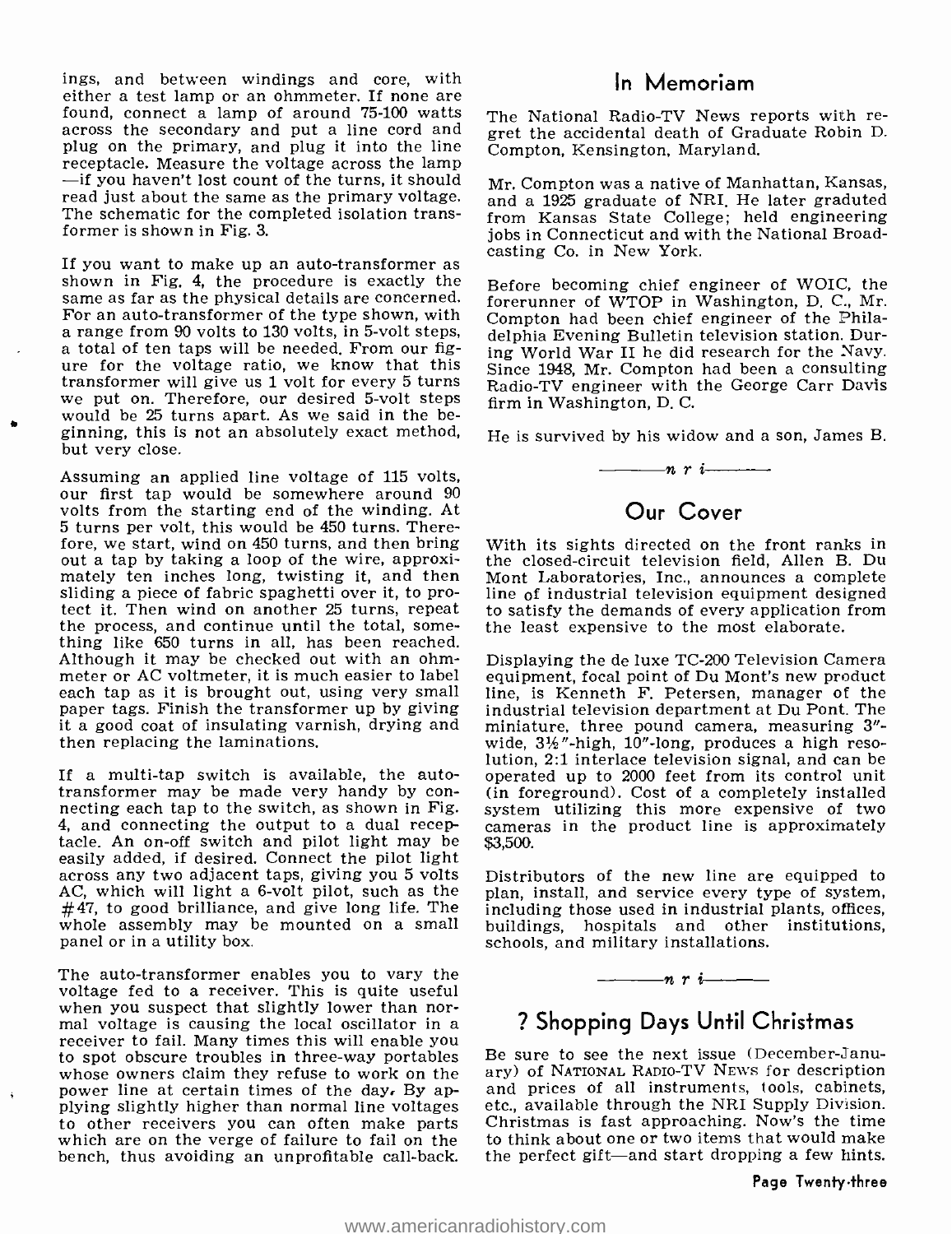

J. G. Dodgson

Want to start a good lively argument? Just<br>walk into a service shop and ask "What do you consider your most important servicing instrument?" Then step back quickly! Of course, al-<br>most all of the "Joe Interlock" and "Fred Flybacks" would agree on the necessity of vtvm's or vom's but after that...! Work could be disrupted for days! Interlock might prefer losing reasoning" is that a beginner may possess and<br>his left arm in preference for his tube tester; use it every day—except in his experimenting<br>Flyback might give both arms for his and you could feel just as strongly for some other instrument.

But you're all wrong! The most important serv-<br>icing instrument was devised long before the hesitate to check his car radiator if the motor<br>need or, in fact, the presence of radio or TV over-heats but when he meets a probl need or, in fact, the presence of radio or TV. Over-heats but when he meets a problem of no<br>This "King" of servicing instruments can be plate voltage he might take several hours before This "King" of servicing instruments can be found right between your ears-your thinking power-or to pin it down more closely: effect-<br>to-cause reasoning.

What is effect-to-cause reasoning? It is, in serv-<br>icing, the ability to think logically about a spe-<br>cific problem and to determine the cause of the<br>cific problem and to determine the cause of the trouble by examining the results and effects of that trouble. Let's use an every -day example. Fred Flyback is driving to his shop to begin an- other day's work when suddenly his car engine coughs a few times and simply dies. His first reaction? You're right, he looks at his gas gauge. This is effect -to -cause reasoning.

Of course "effect-to-cause" isn't all-powerful—<br>but you can't work properly without it. Flyback<br>could have known more about automobiles than Henry Ford but it wouldn't have done him any<br>goed if he didn't think about his present prob-<br>lem, On the other hand, if he knew absolutely<br>mothing about automobiles, all the effect-to-cause<br>reasoning in the world wouldn't

It is evident, therefore, that all service men in

#### Page Twenty -four

# THE MOST IMPORTANT SERVICING INSTRUMENT

## By JOHN G. DODGSON

addition to their regular test instruments, have two other important tools: Knowledge and effect -to -cause reasoning. A serviceman cannot be top -notch in his field without both of these qualifications.

One surprising point about this "effect-to-cause<br>reasoning" is that a beginner may possess and<br>use it every day—except in his experimenting<br>or servicing. No doubt you have known some<br>men who were absolute wonders at electr and plumbing repairs in their homes but when faced with a simple servicing problem-their mind goes blank. Such a man might not even he gets around to checking continuity of the plate load. This might seem incredible but it happens day in and day out!

Specifically, just how does effect-to-cause rea-



FIG. I. An R-C coupled audio amplifier stage.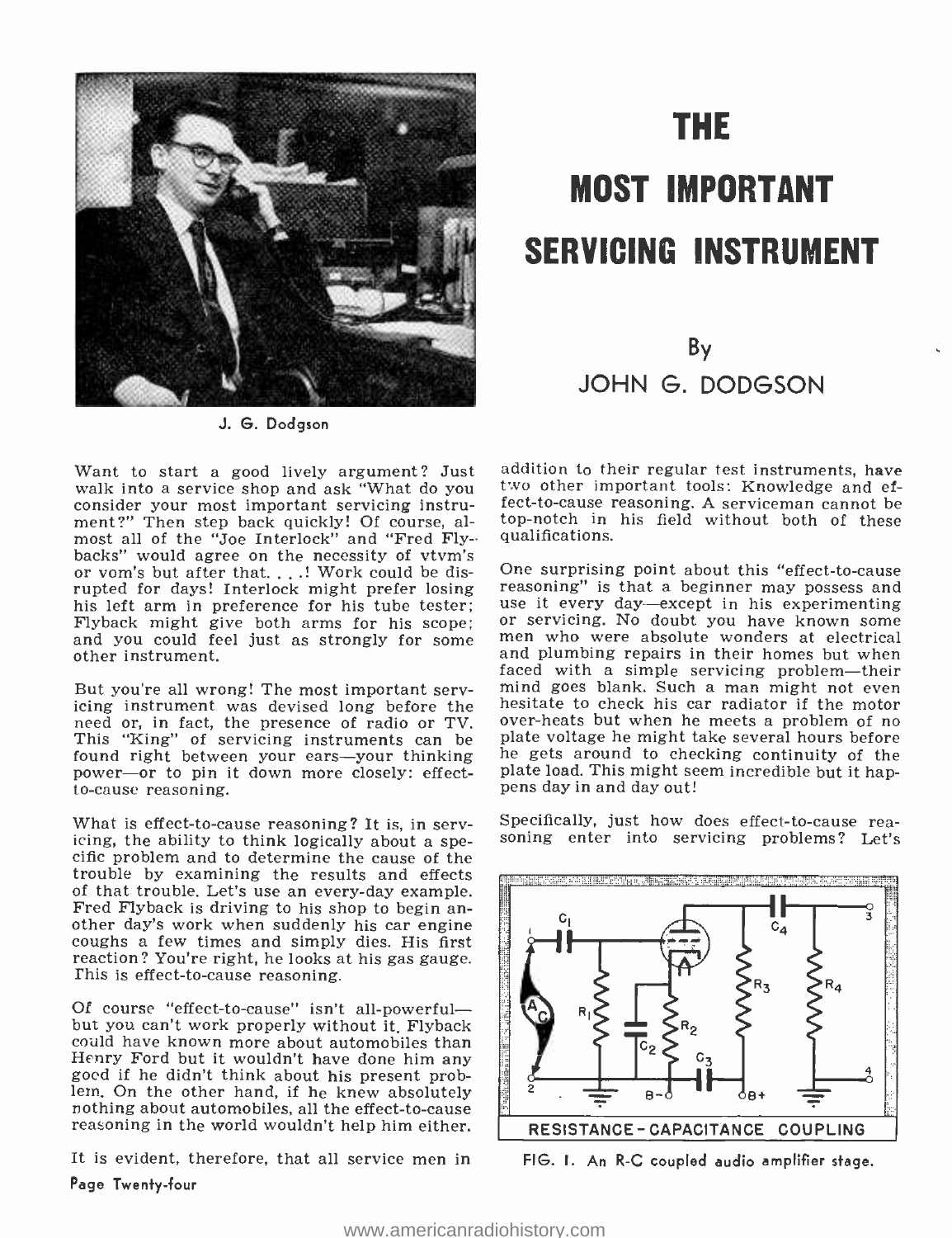Fig. 1 shows a simple R-C  $\frac{VIDEO}{DETECTOR}$  coupled audio amplifier stage, variations of which<br>are found in the audio section of every radio and<br>TV receiver, Suppose after some preliminary tests,<br>this stage was narrowed down to be the cause of the trouble and a volt-<br>meter check indicated meter check lack of plate voltage. Tests also indicated the power supply to be functioning properly. A little

thinking would indicate that since voltage is available at  $B+$  and none at the plate of the tube, resistor R3 must be open. Should condenser C4 be shorted the plate voltage would be low but there would still be some providing resistor seat speaker. This was installed soon after pur-<br>R4 also did not short out too. This, however, is chasing the car. A short time after the rear seat R4 also did not short out too. This, however, is not likely. Therefore, the first logical step would speaker was installed, the front speaker became be to check the continuity of resistor R3. This defective, was removed and discarded. It was be to check the continuity of resistor R3. This is effect-to-cause reasoning. Tests indicate that voltage is available at  $B+$  and is prevented from reaching the plate of the tube. Since there is line connected only one part between  $B+$  and the plate of the transformer. only one part between  $B+$  and the plate of the tube then that part must be causing the trouble. The radio has worked quite well and quite often There are, of course, other possibilities such as  $\frac{1}{10}$  as most auto radios. In fact, a certain person, is a smooth in the tube itself but suspecting resistor  $\frac{1}{10}$  and  $\frac{1}{10}$  and  $\frac{1}{10}$  and  $\frac{1}{10}$  a R3 is the first logical step in trouble-shooting the stage.

Now let's look at a similar problem in a more complicated stage. Fig. 2 shows a typical telecomplicated stage. Fig. 2 shows a typical tele-<br>at any rate, trouble eventually and annoyingly<br>vision sync amplifier-separator circuit. Let us appeared. One day the radio suddenly became<br>suppose that preliminary tests indi circuit will indicate the 47,000-ohm resistor R14 were dutifully checked. Another loudspeaker couples the plate of the tube to  $B+$ . Thus, the was clipped in place of the rear seat speaker but couples the plate of the tube to  $B+$ . Thus, the plate resistor should be first suspected just as unfortunately and reluctantly it appeared that<br>in our first problem. However, as with the origi-<br>nal problem there are a few other parts which done with much complaining and could cause the trouble. For example, the 47-mmf monster" as it was referred to by this time was condenser connected between the plate of the set up on the bench. After applying power and condenser connected between the plate of the set up on the bench. After applying power and tube and ground could have shorted out or the attaching an antenna, the set was turned on (I tube and ground could have shorted out or the tube itself could have shorted, say between the suppressor grid and the plate since the suppres-<br>sults of this last step were very unfortunate<br>sor grid is directly grounded. However, the most<br>line the radio played extremely well with no<br>logical part to check first is st logical part to check first is still the plate re- signs of distortion and no loss of sensitivity.<br>sistor since an open would prevent the  $B+$  from It appeared, at first, that one of those nasty inbeing applied to the plate of the tube.

It is evident, therefore, that effect-to-cause rea-<br>soning will work just as well in a complicated<br>television sync amplifier-sync separator circuit<br>as it did in the simple audio circuit.

Unfortunately, this effect-to-cause reasoning after the volume control was turned up. Of plus knowledge does not always lead the service- course, the bench speaker leads did not short man as directly to the trouble as the examples seemed to indicate. However, the fault lies with the user rather than the instruments!



FIG. 2. A Typical TV Sync amplifier- separator stage.

As a prime example, let's consider the author's difficulty recently with his automobile radio. The radio is a conventional 6-volt operated, 6-tube auto radio with no modifications except a rear seat speaker. This was installed soon after purspeaker was installed, the front speaker became never replaced and consequently the rear seat speaker selector switch was removed and the line connected directly to the auto radio output

as most auto radios. In fact, a certain person, whose name I won't mention has remarked on several occasions that other car radios seem to have an ON-OFF switch, and why doesn't ours?

appeared. One day the radio suddenly became very distorted accompanied with a great lack of sensitivity. The usual first checks were made; the antenna lead-in, speaker leads, and the tubes were dutifully checked. Another loudspeaker unfortunately and reluctantly it appeared that the radio had to be "pulled." This was eventually monster" as it was referred to by this time was knew all along where the switch was!) and the results of this last step were very unfortunate since the radio played extremely well with no termittent troubles had come up. However, after about four or five hours of steady playing and considerable thumping and banging, the radio played just as well as it did to start with. Then, by accident, the bench test speaker leads shorted and, you have guessed it, the original complaint of distortion and lack of sensitivity was present course, the bench speaker leads did not short out to zero ohms or the speaker would have been fraction of an ohm and this, in a low impedance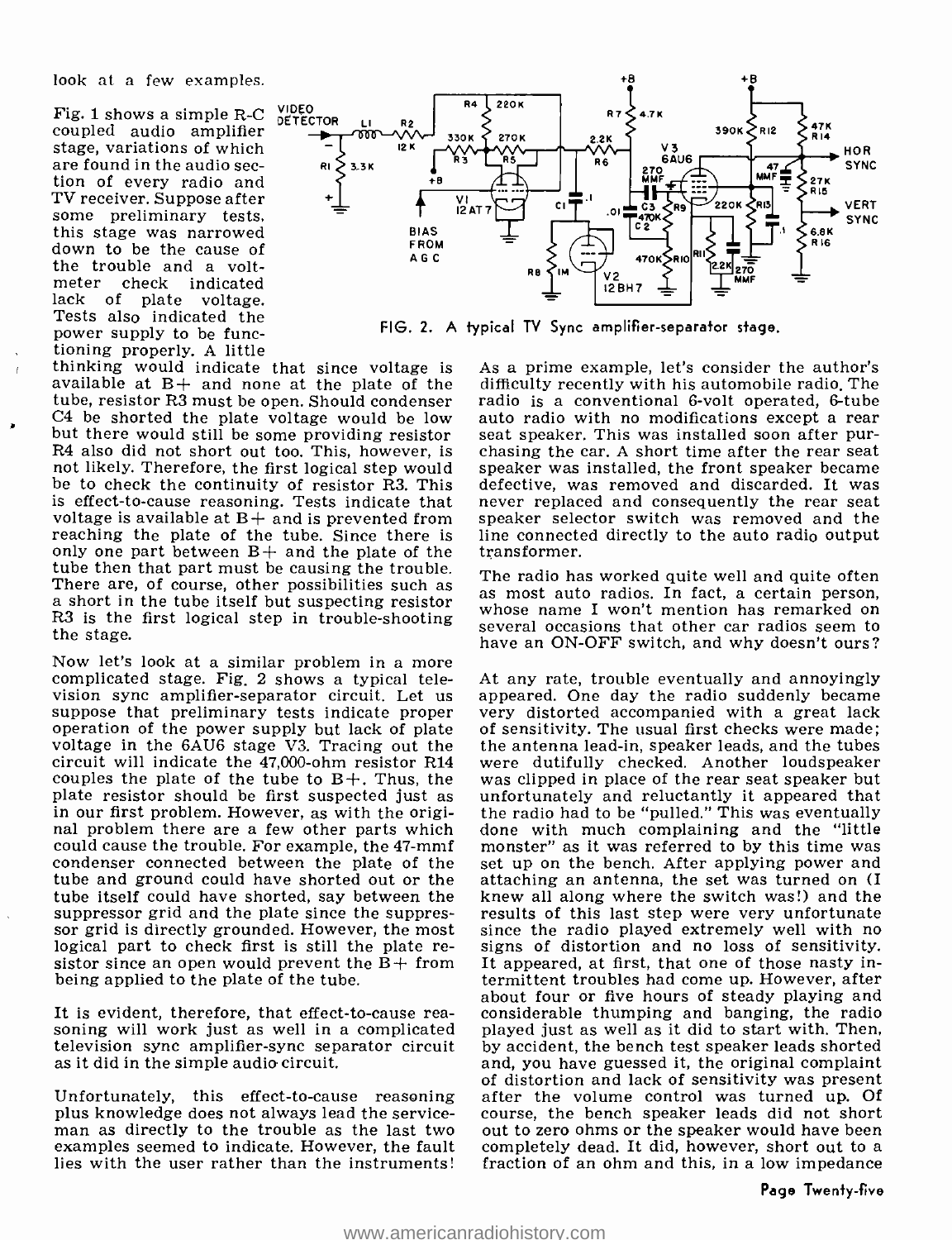circuit, still permitted sufficient current flow to voltage between grid and ground of both stages actuate the speaker providing the volume con-<br>and even in the next stage grid—normal O readtrol was turned up. However, advancing the vol-<br>ume control in the grid circuit of the first audio ling condenser." Unfortunately, bridging new<br>amplifier tremendously overloaded the audio condensers in the grid circuits do amplifier tremendously overloaded the audio condensers in the grid circuits doesn't help output tube causing the distortion. output tube causing the distortion.

Now since the trouble was no doubt due to a short in the speaker circuit and the speaker thoughts like "I should have been a carpenter" in the car liad already been checked, the trouble sor more progressively "I wonder who must have been in the line running from the radio under the dash to the speaker at the rear the hypothetical savior "It's probably something<br>of the car. The trouble was eventually found to trivial—I just haven't had time to really work of the car. The trouble was eventually found to trivial-<br>be caused by a piece of metal cutting into the on it!" be caused by a piece of metal cutting into the speaker leads through the insulation and was easily cleared up by bending back the metal and Unfortunately, Flyback suffers from the same<br>coupational hazard as most of us—so his mind<br>coupational hazard as most of us—so his mind tapping the leads at that point.

As you can see this "difficult" servicing prob-<br>lem was made more difficult by improper effect-<br>to-cause reasoning. The substitute speaker used start with, I've got plate voltage, the coupling to check the speaker in the car should have been scondensers are good, must be the darn tube<br>attached right at the radio output transformer socket. As he reached for the hand-drill to gouge attached right at the radio output transformer terminals underneath the dash, after disconnecting the rear seat speaker. Unfortunately it bulb flashed over his head—The socket might<br>was easier to attach the test speaker in the be OK, one more measurement may show the trunk—the author preferring sitting in the trunk to hanging upside down under the dash.

Let's look at another problem that comes up quite often. Flyback has a HiFi amplifier on the bench with a complaint of "dead." After some volts. That's it—200 volts at B+ and 200 volts at circuit disturbance tests he decides the stages shown in Fig. 3 are at fault. (Triodes VT1 and drop across the plate resistor  $VT2$  are in this case in the same envelope—a 12AU7 tube.) This was a result of effect-to-cause reasoning too, since pulling all of the tubes be-<br>tween VT1-VT2 and the loudspeaker caused a "pop" in the speaker but pulling this 12AU7 tube caused no noise at all.

To farther isolate the trouble, Flyback reaches all the of "no plate voltage." That's right no plate<br>for his trusy VOM, connects the negative test are voltage. He had voltage at the plate all right for his trusy VOM, connects the negative test voltage. He had voltage at the plate all right<br>lead to chassis ground and then starts to check but to get down to fine points, "plate voltage" lead to chassis ground and then starts to check operating voltages. His first check is at the plate of VT1 giving a reading of 200 volts. Next he checks at the plate of VT2-100 volts. "Hmm, half the first reading but that's probably OK half the first reading but that's probably  $\overline{OR}$  screen voltage. Remember that voltage is a dif-<br>since VT2 uses a 100K ohm plate resistor and ference of potential and we must then have two<br>VT1 uses only 47K ohms." Fina VT1 uses only 47K ohms." Finally he checks for



FIG. 3. See Text.

and even in the next stage grid-normal O readling condenser." Unfortunately, bridging new<br>condensers in the grid circuits doesn't help<br>either. At this point Flyback being about nor-<br>mal, sits back, lights a cigarette, shifts his brain to neutral and begins to mumble tattered old thoughts like "I should have been a carpenter" or more progressively "I wonder who I can 'snow' into fixing this!" Already he's talking to the hypothetical savior "It's probably something"

Unfortunately, Flyback suffers from the same occupational hazard as most of us—so his mind slipped back into gear and he began mulling over his dead stage problem. "Let's see," thought condensers are good, must be the darn tube out those nasty little rivets the proverbial light real culprit."

How did Flyback goof? What was the measurement? With the VOM negative lead still on chassis, Flyback touched the hot lead to  $B + -200$ volts. That's it  $-200$  volts at B  $+$  and 200 volts at the plate of VT1. That means there's no voltage couldn't be any plate current. Since there's voltage at the plate, the cathode circuit must be open. An open in the grid circuit could cause electrons to build up on the grid and block the tube but this would cause hum. While Flyback is busy replacing the cathode resistor, which<br>turned out to be open, let's look over this problem of "no plate voltage." That's right no plate is an incomplete label. What we really mean is "plate -to- cathode voltage voltage just like we have cathode -to -grid voltage or cathode -to- screen voltage. Remember that voltage is a difference of potential and we must then have two usually call plate voltage the meter must be connected between the plate and cathode.

THE RESISTANCE-CAPACITANCE COUPLED AMPLIFIER reading. If the cathode resistor is open and a<br>20,000 ohm per volt VOM set to the 3 volt range Flyback then goofed by neglecting to consider "plate-to-cathode" voltage. Of course he was led into this by connecting his negative test lead<br>to chassis and then moving past the positive lead to various points under test. This is the easiest method of measuring and is perfectly satisfactory providing the B+ voltage is measured in each stage. It's also possible to measure cathode voltage but this is not recommended since the meter resistance may cause a false reading. If the cathode resistor is open and a 20,000 ohm per volt VOM set to the 3 volt range (*Page 31, Please*)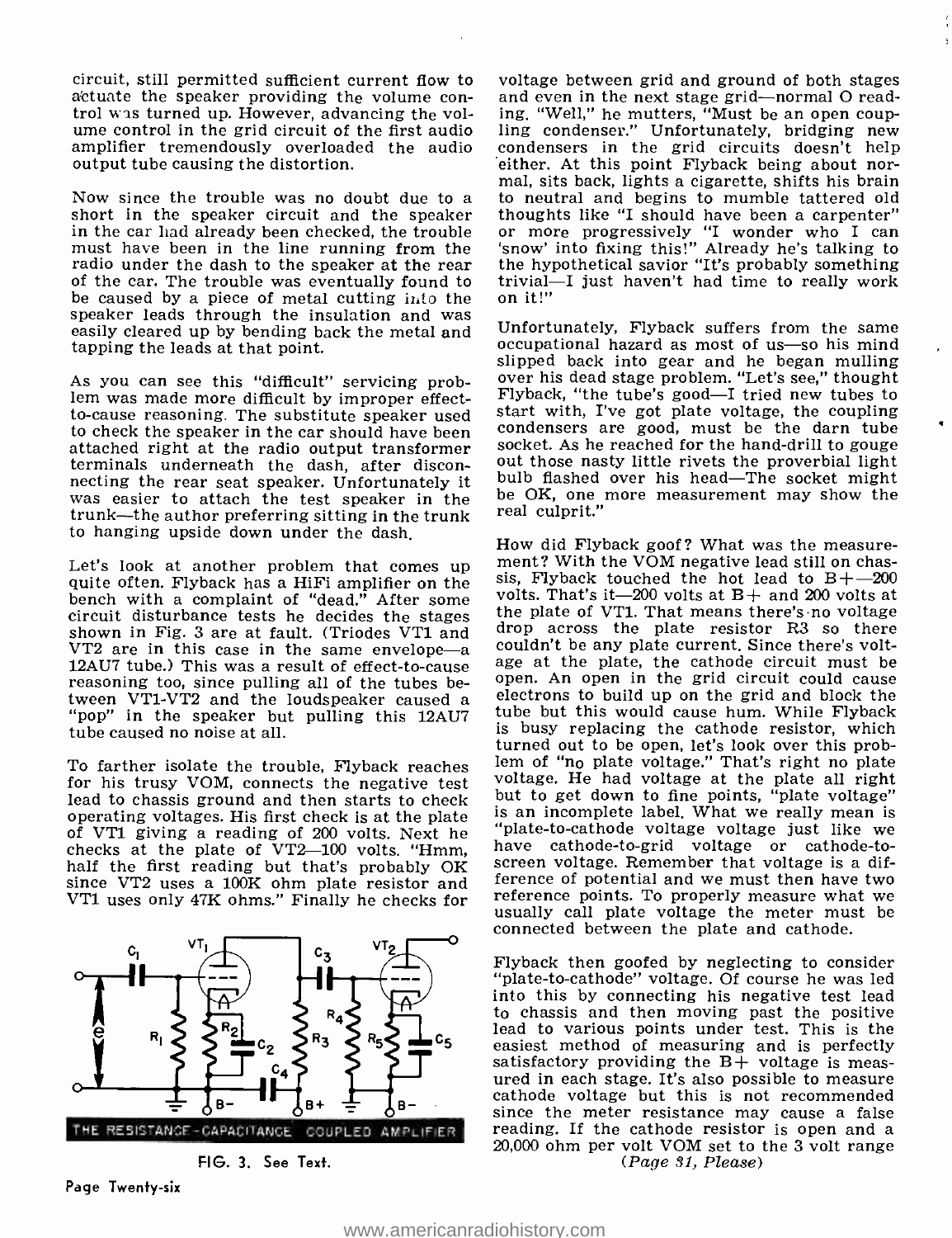

## NRIAA PRIMARY ELECTION RESULTS

#### Howard B. Smith and Wilbur Carnes Nominated For President

Primary election returns have given us Howard B. Smith of Springfield, Mass. and Wilbur currently a Vice President of the NRI Alumni<br>Carnes of Columbus. Ohio, as nominees for Association: William Fox of the New York City Carnes of Columbus, Ohio, as nominees for President in 1958.

Howard Smith is by far the stronger candidate. This is the second attempt to put him in the office. He ran against Elmer Shue for President last year and very nearly won out over Elmer Shue.

Smith is a former Vice-President of the NRI-<br>AA (1956). He operates Valley Electronics<br>(Radio-Television-Industrial Electronics) of (Radio-Television-Industrial Electronics) Springfield, Mass. He has had extensive experi- ence in fraternal organizations, principally with the IOOF; was the leader in the formation of the Springfield Chapter, was its Vice Chairman All members of the NRI Alumni Association<br>and is at present its Chairman. He is a dynamic are eligible to vote and are earnestly requested and is at present its Chairman. He is a dynamic are eligible to vote and are earnestly requested<br>and loyal member of the NRIAA and a natural to do so. It is the duty and privilege of every leader.

The man receiving the next highest number of nomination votes for President was Wilbur Carnes of Columbus, Ohio. As frequently happens in election campaigns, Mr. Carnes is a dark horse candidate. He has no local chapter affiliation and is relatively unknown to the membership of the Association. Nevertheless he President of the NRI AA, unfortunately was was honored with enough votes to put him in unable to be present at NRI's Open House due the running as a minority choice. He was gr the running as a minority choice. He was grad-<br>uated from NRI in 1942 and has been a member came over for a visit to NRI but also brought<br>of the NRIAA ever since then.<br>with him Joseph Dolivka and John Harp, reof the NRIAA ever since then.

As customary, eight candidates have been nominated for the office of Vice President. Four will<br>be elected. Our old reliable standby, F. Earl – The trio was given a grand tour of NRI's new be elected. Our old reliable standby, F. Earl Oliver of Detroit, is again at the top of the list as the strongest candidate for a Vice Presidency. The other candidates are: Jules Cohen,<br>Secretary of the Philadelphia-Camden Chapter; Secretary of the Philadelphia-Camden Chapter; Ed<br>Edwin Kemp, Secretary of the Hagerstown wit<br>Chapter; Joseph Dolivika, Chairman of the ter<br>Baltimore Chapter; Frank Skolnik, Chairman the of the Pittsburgh Chapter; John Babcock, Chair-

man of the Minneapolis-St. Paul Chapter and currently a Vice President of the NRI Alumni Chapter, who is also currently a Vice President of the NRIAA; and Joseph Stocker of Los Angeles, also currently a Vice President.

Vote for one candidate for President and four candidates for President. Polls close at midnounced in the December-January issue of National Radio-TV News.

To vote, fill in the ballot on the next page and mail it in time to reach Washington by October 25.

All members of the NRI Alumni Association member to help choose the officers of his Alumni Association.

## Chapter Chatter

Baltimore Chapter's Elmer Shue, currently the President of the NRI AA, unfortunately was spectively the Chairman and the Treasurer of the Chapter.

The trio was given a grand tour of NRI's new building, met and chatted with J. E. Smith, Chairman of the Board of NRI, J. Morrison Smith, President, and William Dunn, Director of Education. The visitors were much impressed with the new building and were particularly interested in the electrical distribution board and the heating and cooling systems. Following their tour of the building the visitors were guests of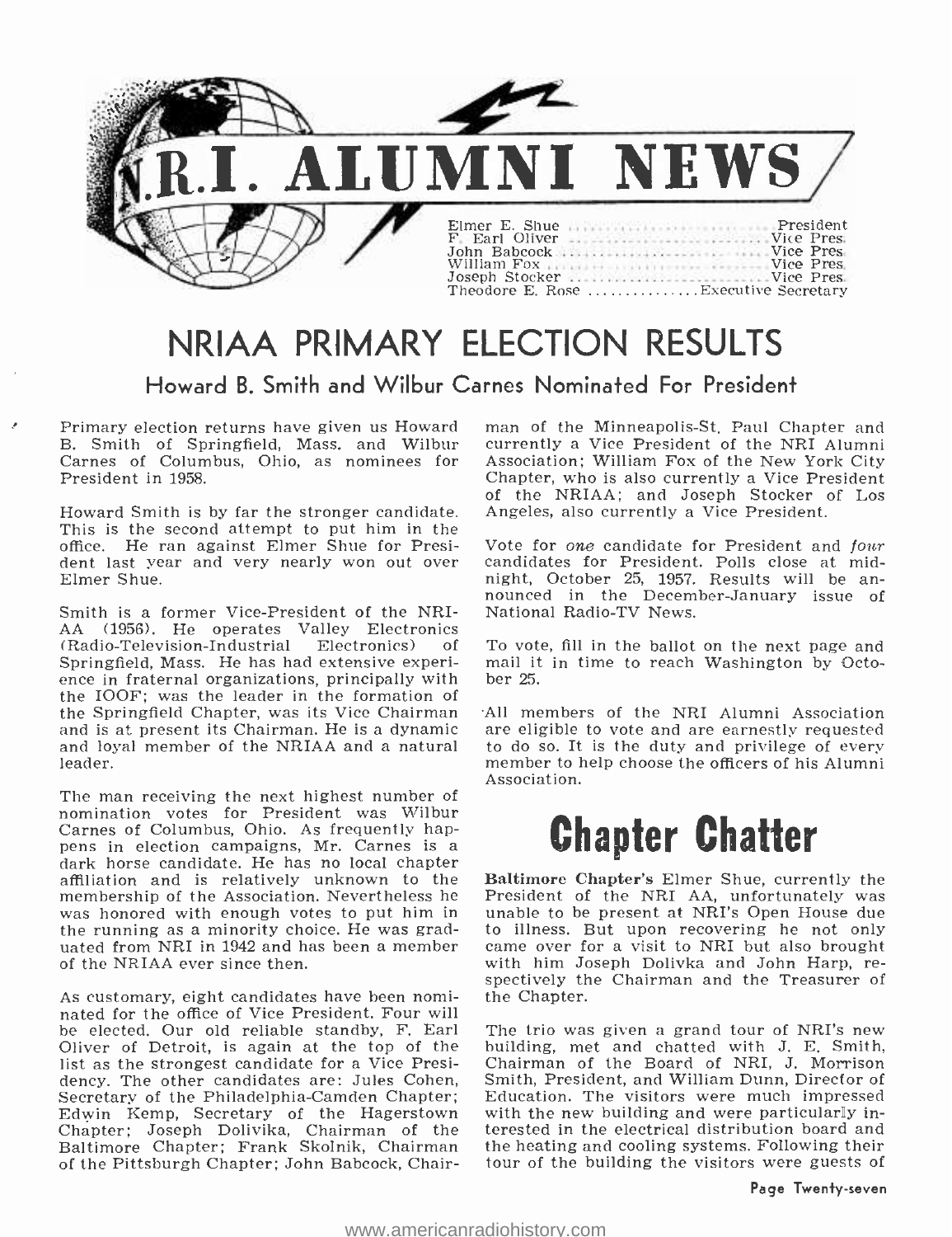#### Election Ballot

this ballot carefully. Mail your ballot to National Headquarters immediately.

FOR PRESIDENT (Vote for one man)

- $\Box$  Howard B. Smith, Springfield, Mass.
- Wilbur Carnes, Columbus, Ohio

F. Earl Oliver, Detroit, Mich.

 $\Box$  Jules Cohen, Philadelphia, Pa.

Edwin Kemp, Hagerstown, Mo.

Joseph Dolivka, Baltimore, Md.

Frank Skolnik, Pittsburgh, Pa.

 $\Box$  John Babcock, Minneapolis, Minn.

William Fox, New York, N. Y.

 $\Box$  Joseph E. Stocker, Los An $\Box$  Calif.

SIGN HERE:

| Your Address |  |  |  |  |  |  |  |  |  |  |  |  |  |  |  |
|--------------|--|--|--|--|--|--|--|--|--|--|--|--|--|--|--|

City State

Polls close October 25, 1957. Mail your complete Ballot to:

> T. E. ROSE, Executive Secretary NRI ALUMNI ASSOCIATION 3939 Wisconsin Ave.

WASHINGTON 16, D. C.

Executive Secretary Ted Rose for luncheon at Washington's Shoreham Hotel.

All NRI Alumni members are urged to fill in  $\overline{I}$  The meeting of the Chapter preceding this visit FOR VICE PRESIDENT (Vote for four men) i with us. The smoke was let out gradually to<br>prevent the landlord's thinking that the place was in the nature of a celebration-with fireworks yet! It all began when proud papa (Secretary) John Woolschleger brought in cigars to celebrate the arrival of a fine, healthy baby boy. Soon an electronic smoker was in progress, the cheroot and emitting billowy clouds of smoke, which got so thick you could cut it with a knife. Elmer Shue was in the midst of a blackboard demonstration, but it was all one could do to see Elmer much less the blackboard. Some-<br>body suggested borrowing radar equipment to see if we could get Elmer's blip on the scope, thereby assuring the assembly that he was still with us. The smoke was let out gradually to was on fire and thereby giving him justifica-<br>tion to break the lease.

> The Chapter promises that members will not again be subjected to such fire hazards at future meetings-or, if so, they will be provided with fire extinguishers.

> This should be some indication of how much fun NRI students and graduates in the Baltimore area can have at the meetings, in addition to getting valuable, practical help with their Radio -TV problems. Even if you are not a mem- ber, take advantage of the Chapter's invitation to attend its meetings as a guest. Get in touch ford Avenue or Secretary John Woolschlager, 1106 South Lakewood Ave., Baltimore. Or simply present yourself at one of the meetings, which are held on the second Tuesday of each month at 100 North Paca, Baltimore.

> Hagerstown (Cumberland Valley) Chapter followed its usual custom of suspending meetings during July and August but has now resumed its regular meetings. The Chapter meets on the Second Thursday of each month, 8:00 P.M., at the Y.M.C.A., Hagerstown.

> NRI students and graduates in the Cumberland Valley will be welcomed as guests at the meetings. Interested students and graduates should write or telephone Secretary Edwin Kemp, 618 Sunset Avenue, Hagerstown.

Milwaukee Chapter, instead of a regular meeting, decided to hold its first annual picnic at Philip Rinke's Pewaukee Lake Resort on August 18. As we go to press a report on the event had not yet been received at National Headquarters, undoubtedly because there was not time.

At the preceding regular meeting the Chapter was pleased to admit a new member, Mr. John

Page Twenty -eight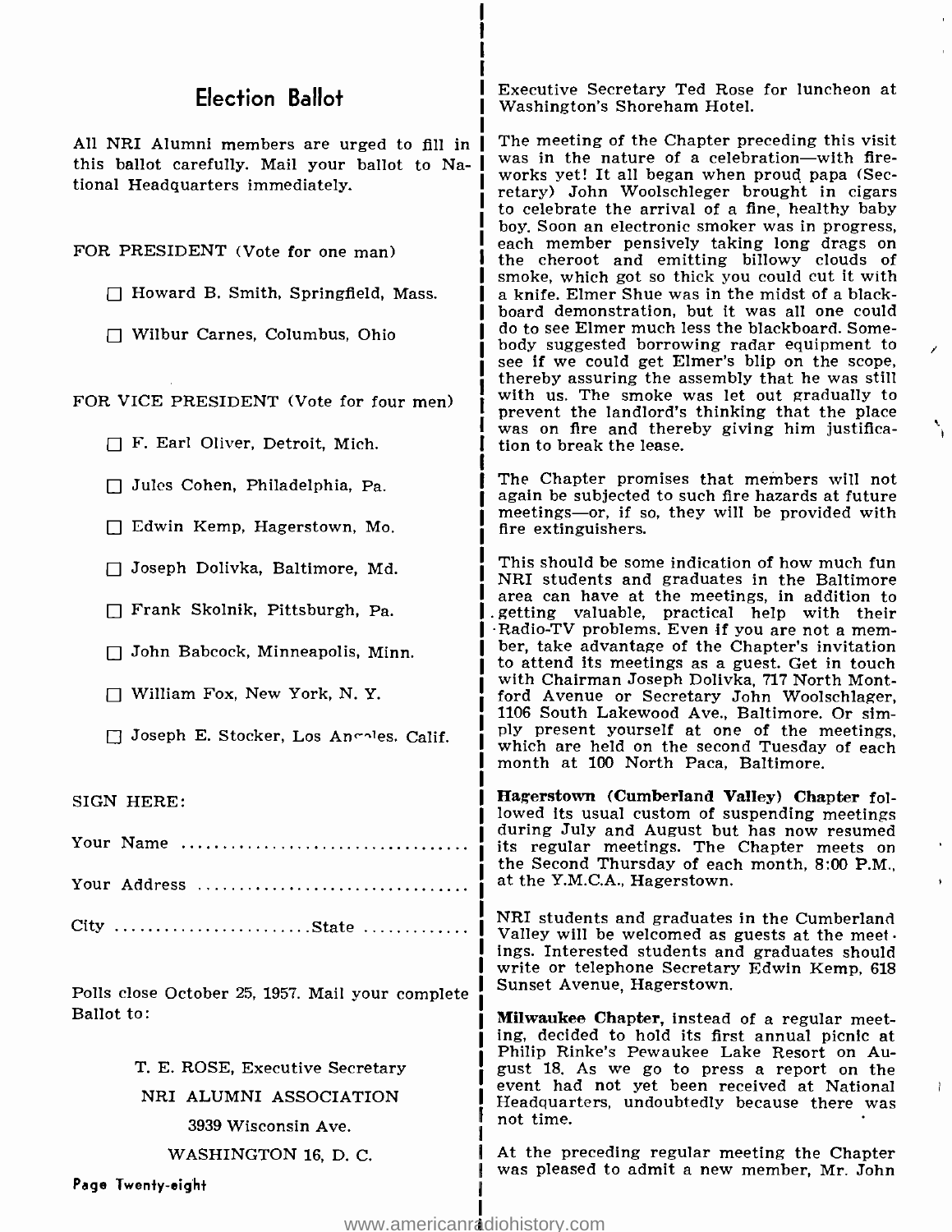

A meeting of the Milwaukee Chapter in recreation room

E. Pasin of Milwaukee. Welcome to the Chapter, John. Graduate Fredick N. Metz, Milwaukee, was a guest at this meeting.

available to members at meetings and brought some with him. Members have already begun borrowing them and will later return them in exchange for copies they have not yet read. its usual guest speakers for copies they have not yet read. its usual guest speakers for

E. V. Bettencourt, Editor of the NRIAA Milwaukee Chapter News, solicited help from members publication. Stanley Ward took the first photographs with the Chapter's new camera so photographs of the Chapter's activities will begin appearing in National Radio-TV News.

period, Stanley Ward and Treasurer Sponer asked him various questions on Radio and Television, which were answered to the best of Mr. Lasky's ability from his very considerable experience in operating his shop.

NRI students and graduates in the Milwaukee should avail themselves of the Chapter's invitation to attend one of its meetings as a guest,<br>to see how much valuable help and information on Radio-TV they can learn at these meetings.<br>The Chapter meets on the third Monday of each month at the Radio -TV Store and Shop of S. J. Petrich, 5901 W. Vliet St., Milwaukee. The Chairman is Erwin Kapheim, 3525 N. Fourth St., Milwaukee. The Secretary is Robert Krauss, 2467 N. 29th St., Milwaukee.

New York CIty Chapter has resumed activities following its customary suspension of meetings<br>during July and August.

Final plans are being made for the annual fall banquet to be held in October. Tickets will be \$2.50 or \$3.00—and well worth much more<br>than that, judging by the fun and enjoyment at past banquets.

The Chapter maintains a full schedule of talks and demonstrations by its own members. All of those taking part in these programs are<br>thoroughly\_experienced, know their\_subject, and are able speakers. There is never a dull night at any of the meetings and members always come away with valuable additions to their store of Radio -TV know -how.

of S. J. Petrich's Radio-TV Store and Shop, Milwaukee. McAdams, 135 West 90th Street, New York 24,<br>or Secretary Emil Paul, 6 Gateway, Bethpage, The Chapter has a standing invitation to all NRI students and graduates in New York City to come to its meetings as guests. Meetings are held on the first and third Thursday of each month at St. Marks Community Center, 12 St. Marks Place. The Chairman is Edward McAdams, 135 West 90th Street, New York 24, or Secretary Emil Paul, 6 Gateway, Bethpage, Long Island, New York.

James Lasky generously announced that his Philadelphia-Camden Chapter held only one<br>library of Radio Electronics Magazines was now meeting in July and August instead of its regular twice-a-month meetings. Because of reduced activities and attendance at the meetings during these months, the Chapter did not have its usual guest speakers from Radio-TV manu-

 $n r$  i

During Mr. Lasky's conduct of the discussion that everyone can understand. It is regrettable At such times the Chapter is fortunate in being able to fall back on Harvey Morris. Harvey takes up where many outside speakers leave off, can get up front and put across a talk with the best of them. He has been addressing the members on troubleshooting and the fellows<br>love it because he handles the subject in a way that Harvey can't deliver more of these talks but his work keeps him away the better part of the time and the members don't want to impose on him too heavily.

> Secretary Jules Cohen reports that plans are going forward for a banquet to be held in December. Details about the banquet will be pub- lished in the December -January issue of National Radio -TV News.

> Now that the summer is over the Chapter has resumed its regular meetings on the second and fourth Monday of each month at the Knights of Columbus Hall, Tulip and Tyson St., Philadelphia. The Chapter welcomes visits from NRI students and graduates. Contact Secretary Jules Cohen, 7124 Souder St., Philadelphia, Pa.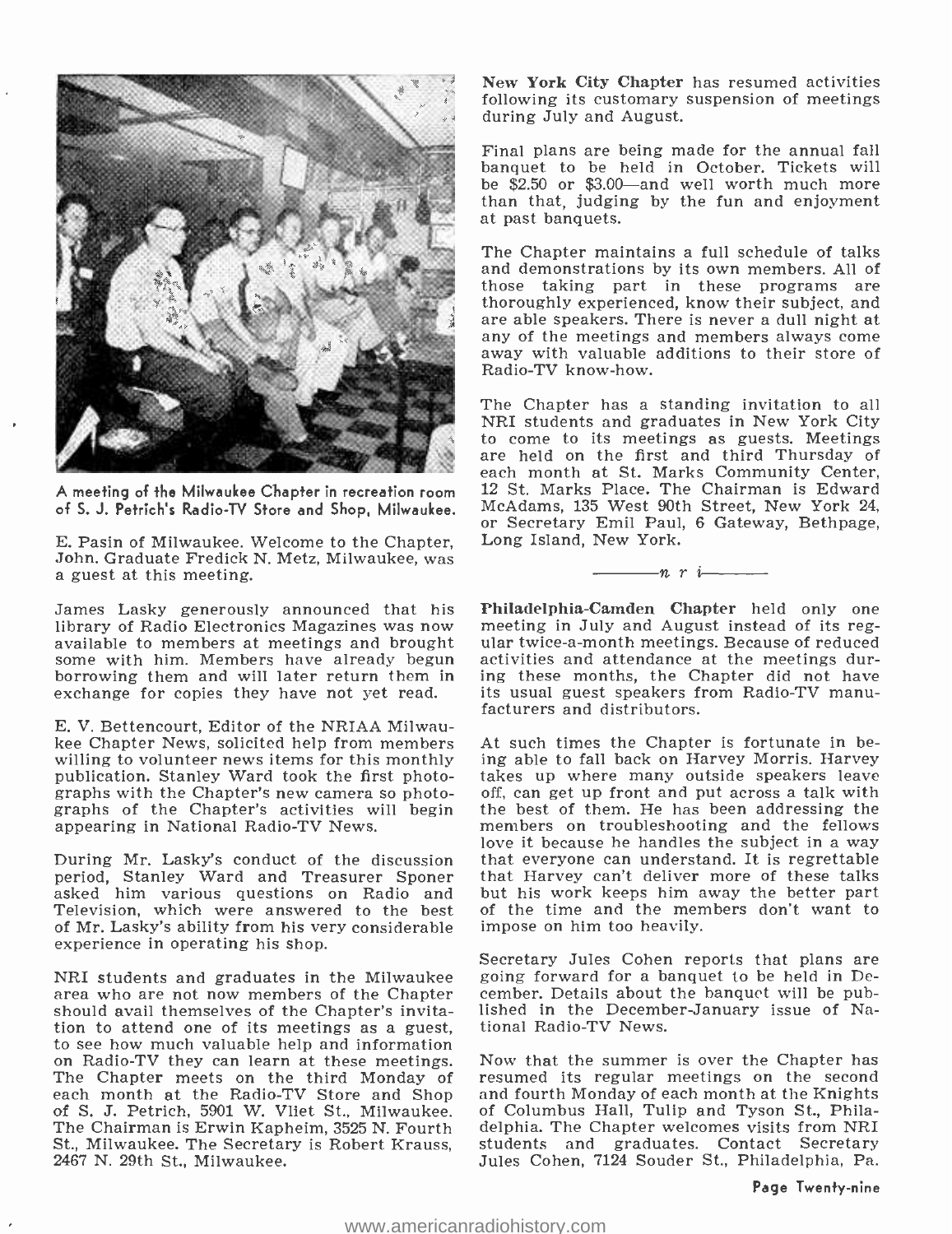Springfield, Mass., Chapter's fourth annual pic-<br>nic was a huge success. There was the largest attendance of any picnic the Chapter has held --<br>attendance of any picnic the Chapter has held -- which they would like talks a 41 adults and 32 children ranging from bottle-<br>fed on up to the oldsters.

The Picnic Committee consisted of Lyman Brown as coordinator; Arnold Wilder, Chairman of re-<br>freshments, assisted by Frank Piantek; and Ed-<br>ward Kazunas, in charge of games and races. Chairman Howard Smith was in over-all charge<br>of the picnic but the Committee handled every<br>thing so well that he had little to do.

This year the Chapter used large tags to identify Building, 50 East Street, Springfield. NRI stu-<br>all adults so they could get acquainted. Each dents and graduates in the area will be cordially<br>child received a balloon and races and games for the children as well as the park merry-go-round and swings. The winners of games and races received a coloring book and crayons or a toy airplane. Naturally, the planes were in great demand by the boys. Even the adults got into the games and races.

Later in the afternoon there was a barbecue: hamburgers and hot dogs, corn on the cob, and accessories. The Committee cooked the corn but each guest had to cook his own hamburgers or At its last meeting of the season the Chapter<br>dogs or else go hungry. This, of course, made had the pleasure of a visit from Mr. Tony Div-



Look at 'em go for those barbecued hamburgers and  $\,$   $\rm{d}$ hot dogs at the Springfield Chapter's fourth annual  $^{\rm H}$ picnic.

quite a hit among young and old. The men cooked for their wives and one was heard to say "Boy, the women really meant it when they said this was their day off!"

in the Springfield Union newspapers. The Springfield Chapter, and especially the committee members in charge, are to be congratulated for put-<br>ting on the affair in such high style.

Beginning with the fall season the Chapter is inaugurating an improvement in its already ex-

cellent programs. Under this plan the members will themselves select by vote the subjects on delivered at the meetings. The talks and demonstrations will then be delivered in order according to the preponderance of the votes for them. Treasurer Rupert McLellan outlined the program, which is expected to make the meetings even more interesting.

After having suspended meetings in July and August, the Chapter has resumed its regular meetings on the first and third Friday of each Building, 50 East Street, Springfield. NRI students and graduates in the area will be cordially tion get in touch with Chairman Howard Smith, 53 Bangor St., Springfield, or Secretary Marcellus Reed, 41 Westland St., Hartford, Conn.

Detroit Chapter, after suspending meetings during July and August as in past years, has resumed its regular meetings on the second and fourth Friday of each month, 8 P.M., at St. Andrews Hall, 431 E. Congress St., Detroit.

nich, Riverside, Ontario, who made known his intention to join the Chapter. He said that from what he learned from this visit he wonders why<br>he did not join before.

Other NRI students and graduates in the Detroit area should take a tip from Mr. Divnich's experience. All you have to do is to attend one of the meetings, get acquainted with the fellows, find out what you can learn, and you too will want to join. Write or telephone Chairman John Nagy, 1406 Euclid, Lincoln Park, or Secretary James Kelley, 1140 Livernois Ave., Detroit.

Minneapolis -St. Paul Chapter's Chairman John Babcock, in his capacity as National Vice-President of the NRI Alumni Association, together with his charming wife and attractive young daughter, were welcome guests at NRI's Open House in June. During their visit and inspection of the building John took many photographs. At the next meeting of the Chapter showing these pictures took up most of the time but the mem- bers enjoyed it and found the pictures very interesting.

The picnic was so successful that two news ar-<br>ticles about it appeared on two consecutive days<br>in the Springfield Union newspapers. The Spring-<br>adopted program of holding meetings at the<br>the Springfield Union newspapers. The next meeting was held at Walt's TV, St. night. This is in line with the Chapter's recently homes of members so that members of the Chapter can bring troublesome sets with them and will have the proper test equipment and parts with which to work on them.

The meetings are held on the second Thursday

Page Thirty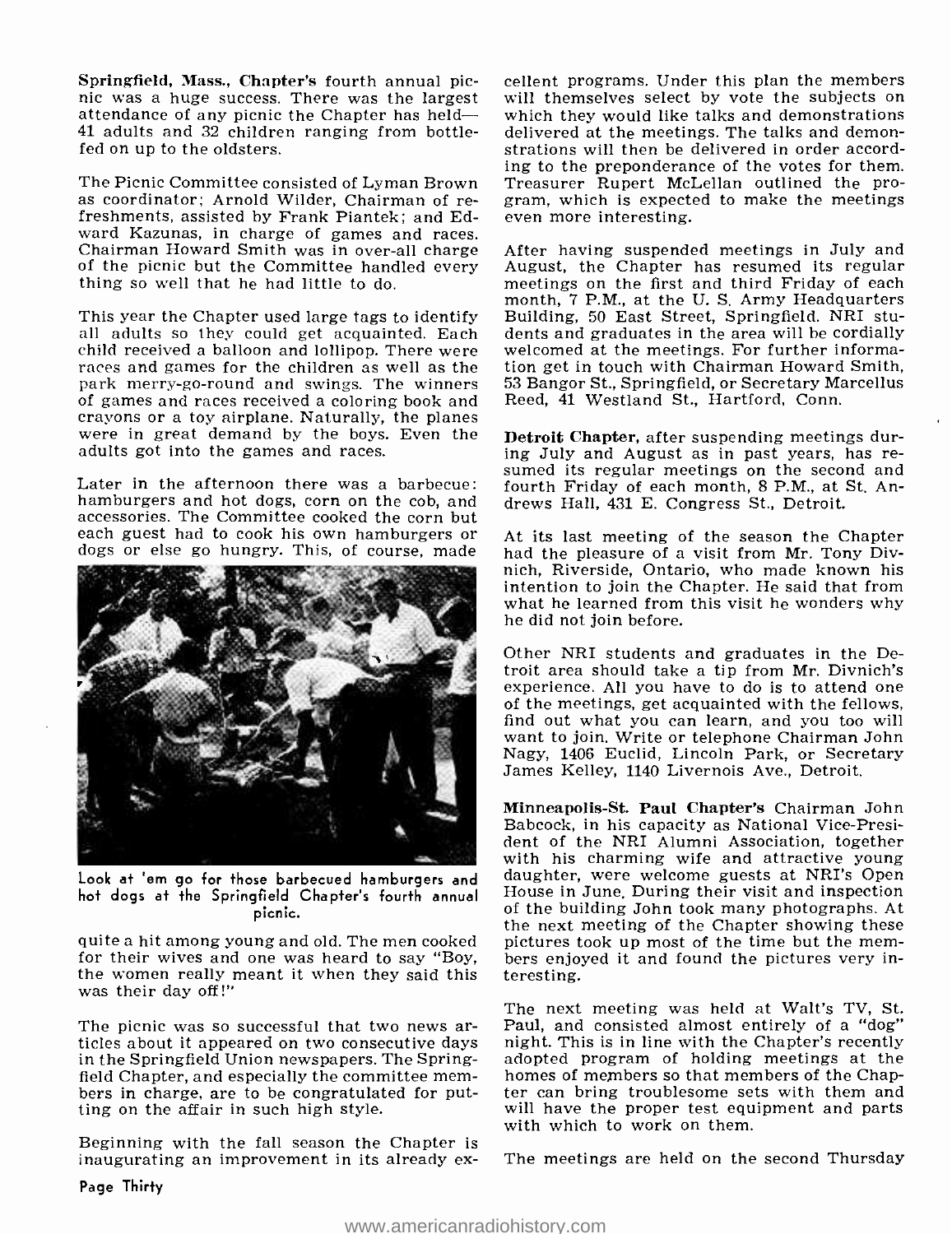of each month. Students and graduates are<br>cordially invited as guests or prospective mem-<br>bers. For advance information about future<br>meetings, write or telephone Chairman John<br>Babcock, 3157 32nd Avenue, South, Minneapolis

#### (Continued From Page 26)

is connected from cathode to B—, the VOM is then acting as a 60,000 ohm cathode resistor and this could cause current flow through the circuit if the plate voltage is high enough.

Effect-to-cause reasoning then is the service-<br>man's greatest weapon—when loaded with<br>knowledge—and when aimed and fired properly.<br>Good shooting!

#### INDEX

| Article                                   | Page |
|-------------------------------------------|------|
| Editorial                                 | 2    |
| Basic Facts for Servicemen                | 3    |
| How to Analyze and Trouble-Shoot          |      |
| Power Supply Stages                       | 9    |
| Two Useful Transformers for Service Shops | 21   |
| Cover                                     | 23   |
| The Most Important Servicing Instrument   | 24   |
| New Roll-Chart Available for Model 70s    | 26   |
| NRI Alumni News                           | 27   |
| Chapter Chatter                           | 27   |
| Here and There                            | 31   |
|                                           |      |



## Here and There Among Alumni Members

Master Sergeant Jolly A. Adkins tells us he has five years to go before retirement. He hopes to recent partnership<br>turn his Radio-TV hobby as "Fairlawn TV." into a full-time business.<br>after he leaves the serv-

ice. He says he has completely equipped his shop from spare-time earnings. Sergeant Adkins is presently on duty with the Air National Guard in Philadelphia, Pennsylvania, as an Administra-<br>tive Technical Adviser.<br>Graduate John, E. Pietrack Spencertown, N. V.

 $Graduate John E. Piettrack, Spencertown, N. Y.,$ is now an electronic technician doing radio, radar, communications, and auxiliary power installation work with the Air-Mode Corp. of Van-<br>dalia, Ohio. Really knows his work as evidenced by two pay raises in less than one year.

In addition to his regular work as Electrical and Electronics Inspector with Northrop, Aircraft, James R. Johns of Orlando, Florida, operates his own profitable part-time business known as "Oranges Radio and TV."  $\frac{m}{\sqrt{N}}$ 

Taking advantage of the booming uranium business is Graduate Gerald Kallies, Ontario, Canada; as a Radiometric, Assayer, he is re- sponsible for the maintenance of numerous instruments as well as the actual assaying of<br>uranium ore.  $u$ ranium ore.<br>  $\begin{array}{c}\n- n \rightarrow r \\
\hline\n\hline\n\text{Albert Rembert sends us an excellent photo of } \\
\end{array}$ 

himself working at his test bench. He also sends the good news his application for a position as AM-FM Radio-troubleshooter has just been ap-<br>proved.

Graduate and Student in the NRI Professional TV course is John J. McCormick, Pawtucket, Rhode Island. We wish him lots of luck on his recent partnership in a Pawtucket shop known<br>as "Fairlawn TV."<br> $\frac{1}{\sqrt{1-\frac{1}{n}}}$  r

Louis S. Clark, Danville, Ind., is employed full time as a wire -photo operator for Associated Press. He has earned a considerable sum from spare-time TV repair which, in turn, has spon-<br>sored his ham activities and has bought some<br>fine equipment.  $\frac{n}{\cdot}$   $\frac{n}{\cdot}$   $\frac{n}{\cdot}$   $\frac{n}{\cdot}$ 

Now furthering his training in Electronics as Field Engineer student on the IBM Sage Computer, Curtis M. Brune, Woodstock, N. Y., writes his NRI training was the real ground work for obtaining his present position.<br> $\overline{n}$   $\overline{n}$   $\overline{n}$   $\overline{n}$ 

Captain E. B. Geisendorff, Jr., is now enrolled in the Officers Communication Course at Scott Air Force Base, Illinois. He will be classified as a Communications Officer after he graduates in

#### $-$ nri

Graduate August F. Pizzuti sends us an excellent write -up about his part -time job with Harpster Audio- Visual Equipment of Cleveland, Ohio. He services and troubleshoots Bell & Howell movie projectors and has been with the firm since 1951.<br>  $\begin{array}{r}\n-m \rightarrow n \\
\hline\n\end{array}$   $\begin{array}{r}\n\text{Gamma} \\
\end{array}$  are i<br>
Communications Graduate Robert M. Rickover,

Washington, D. C., now has his first-class ticket with a radar endorsement. Feels his NRI training helped him get into Yale University where he will begin studies this fall. Robert is also an active "ham." Call letters W3CWK.